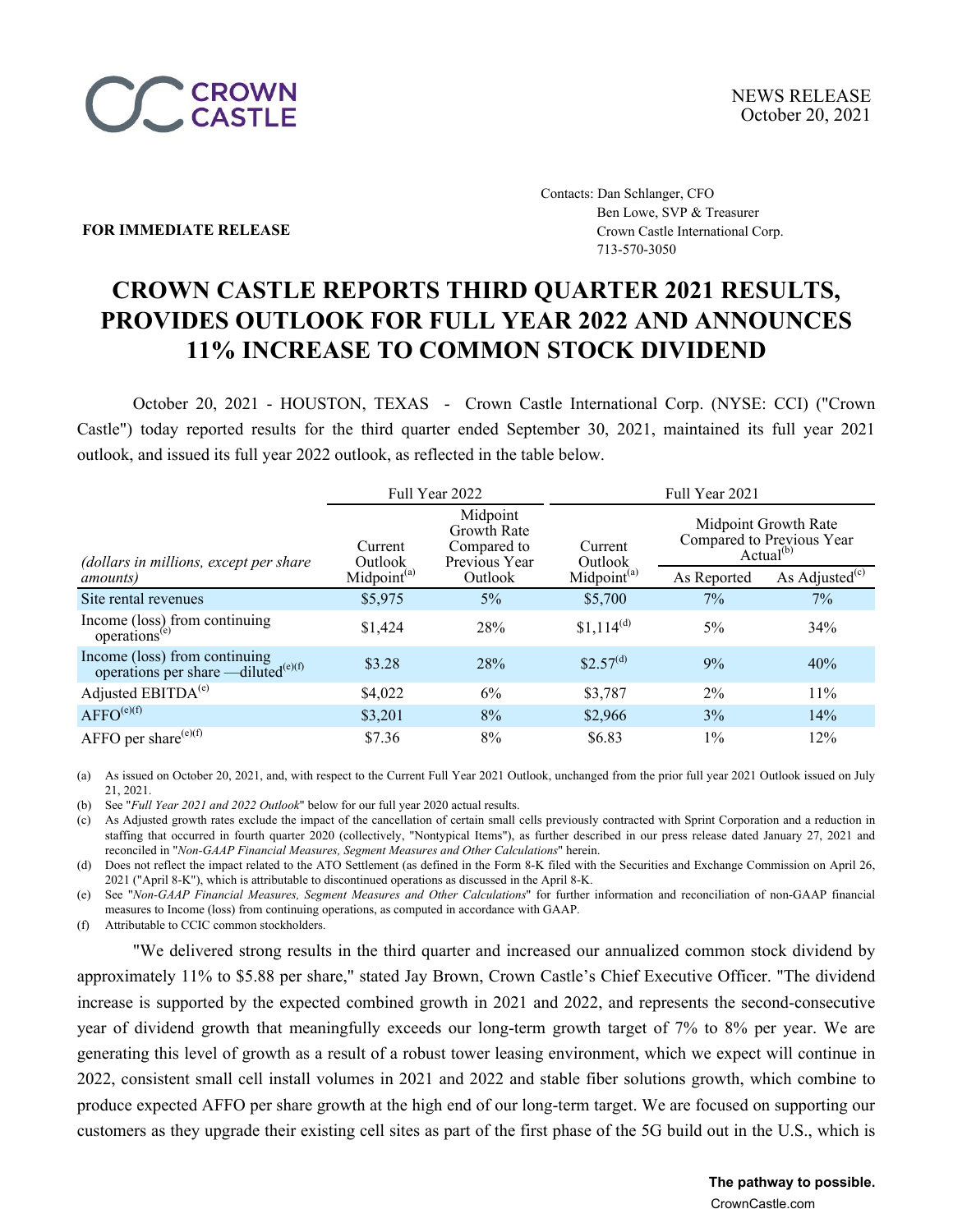resulting in record tower application volumes this year and an expected 20% increase in core leasing activity for our Towers segment for full year 2022 when compared to projected 2021 levels. This expected level of core leasing activity is approximately 50% higher than the trailing 5-year average for our Towers business.

"Looking forward, we continue to believe the deployment of 5G will extend our opportunity to create value for our shareholders, as we expect our ability to offer towers, small cells and fiber solutions, which are all integral components of communications networks, will be critical for our customers as they increase the density of their networks during the next deployment phase of 5G. Our diverse portfolio of assets and customer solutions has enabled us to outperform our long-term target growth rate of 7% to 8% since we established the target in 2017, demonstrating how well positioned Crown Castle is to capitalize on the robust demand for connectivity in the U.S. During that period, we have grown dividends per share at a compound annual growth rate of 9%, and, going forward, we believe our strategy will allow us to deliver on our long-term dividend per share growth target."

#### **RESULTS FOR THE QUARTER**

The table below sets forth select financial results for the quarter ended September 30, 2021 and September 30, 2020.

| (dollars in millions, except per share amounts)                     | O <sub>3</sub> 2021 | Q3 2020 | Change     | % Change |
|---------------------------------------------------------------------|---------------------|---------|------------|----------|
| Site rental revenues                                                | \$1,451             | \$1,339 | $+ $112$   | $+8%$    |
| Income (loss) from continuing operations                            | \$351               | \$163   | $+ $188$   | $+115%$  |
| Income (loss) from continuing operations per share—diluted $^{(a)}$ | \$0.81              | \$0.38  | $+ $0.43$  | $+113%$  |
| Adjusted EBITDA <sup>(b)</sup>                                      | \$976               | \$883   | $+$ \$93   | $+11\%$  |
| $AFFO^{(a)(b)}$                                                     | \$767               | \$668   | $+$ \$99   | $+15%$   |
| AFFO per share $(a)(b)$                                             | \$1.77              | \$1.56  | $+$ \$0.21 | $+13%$   |

(a) Attributable to CCIC common stockholders.

(b) See "*Non-GAAP Financial Measures, Segment Measures and Other Calculations*" for further information and reconciliation of non-GAAP financial measures to Income (loss) from continuing operations, as computed in accordance with GAAP.

## **HIGHLIGHTS FROM THE QUARTER**

- **Site rental revenues.** Site rental revenues grew 8%, or \$112 million, from third quarter 2020 to third quarter 2021, inclusive of approximately \$77 million in Organic Contribution to Site Rental Revenues and a \$34 million increase in straight-lined revenues. The aforementioned \$77 million in Organic Contribution to Site Rental Revenues represents approximately 5.8% growth, comprised of approximately 9.1% growth from new leasing activity and contracted tenant escalations, net of approximately 3.3% from tenant non-renewals.
- **Income from continuing operations.** Income from continuing operations for third quarter 2021 was \$351 million compared to \$163 million for third quarter 2020 and was predominantly impacted by the increase in site rental revenues and services contribution as well as the absence of a loss of \$95 million on retirement of long-term obligations.
- **AFFO per share.** AFFO per share for third quarter 2021 was \$1.77, representing 13% growth when compared to \$1.56 for third quarter 2020.
- **Capital expenditures.** Capital expenditures during the quarter were \$283 million, comprised of \$21 million of sustaining capital expenditures and \$262 million of discretionary capital expenditures. Discretionary capital expenditures during the quarter primarily included approximately \$217 million attributable to Fiber and approximately \$42 million attributable to Towers.
- **Common stock dividend.** During the quarter, Crown Castle paid common stock dividends of approximately \$575 million in the aggregate, or \$1.33 per common share, an increase of approximately 11% on a per share basis compared to the same period a year ago.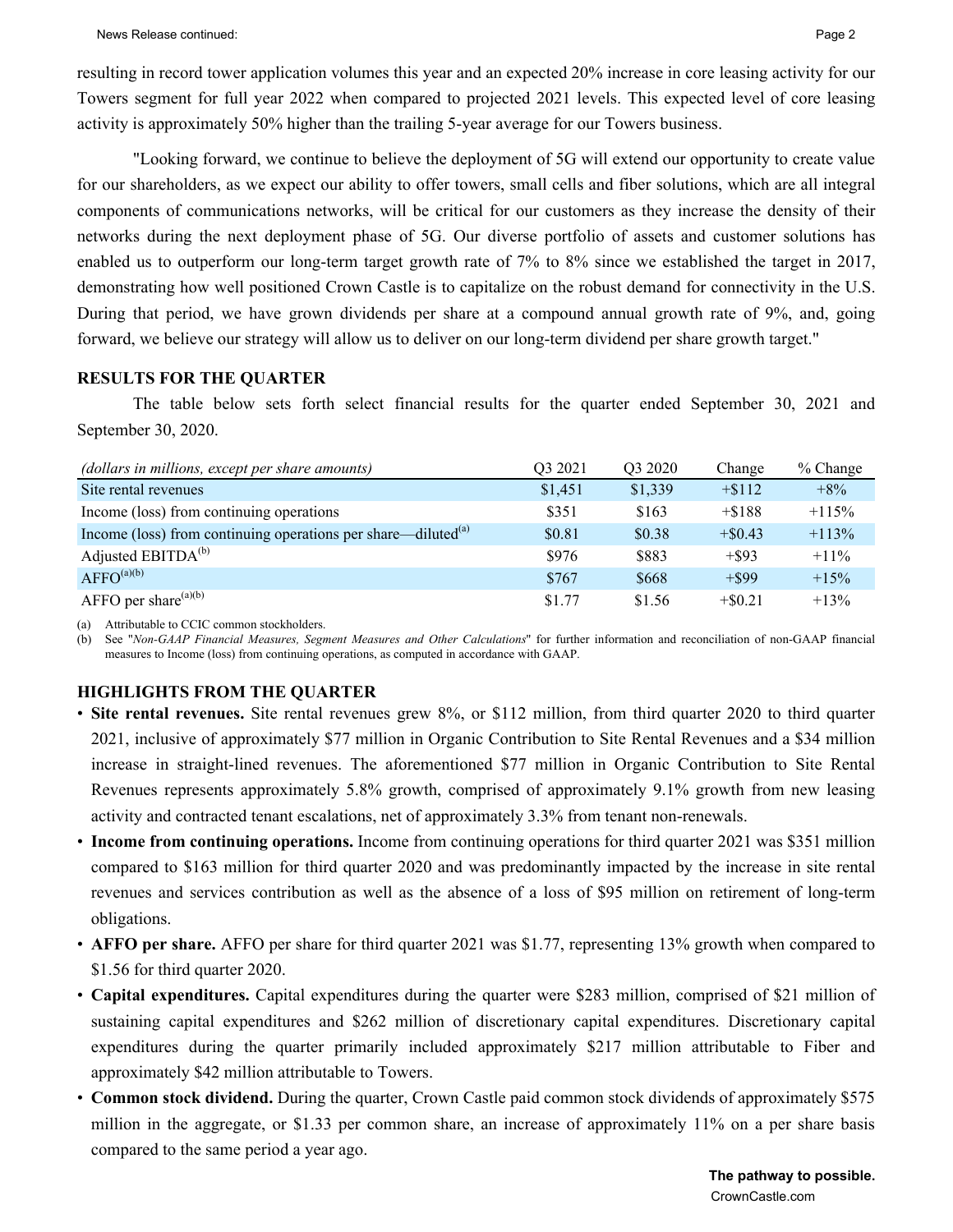"We are excited about the substantial growth we are seeing in our business as our customers are deploying 5G at scale, supporting our expectation that AFFO per share growth for full year 2022 will be at the high end of our long-term growth target after what we expect will be 12% AFFO per share growth this year," stated Dan Schlanger, Crown Castle's Chief Financial Officer. "From 2020 through 2022, we expect to grow AFFO per share at a compound annual growth rate of 10%, demonstrating the continued strength in activity levels across our business. Looking forward, we believe we are in a great position to deliver on our long-term dividend per share growth target while at the same time making investments in our business that we believe will generate attractive long-term returns and support future growth. We believe our business and balance sheet are positioned well to support consistent AFFO growth through various economic cycles, including during periods of higher inflation and interest rates. Our cost structure is largely fixed in nature, and we have taken deliberate steps to further strengthen our balance sheet position to where we sit today with more than 90% fixed-rate debt, a weighted average maturity across our debt of more than nine years and a weighted average interest rate of 3.1%. In addition, based on the expected growth in cash flows for full year 2022, we expect to maintain a consistent dividend payout ratio and once again fund our discretionary capital budget next year with free cash flow and incremental debt capacity, consistent with our investment grade credit profile."

#### **OUTLOOK**

This Outlook section contains forward-looking statements, and actual results may differ materially. Information regarding potential risks which could cause actual results to differ from the forward-looking statements herein is set forth below and in Crown Castle's filings with the SEC.

The following table sets forth Crown Castle's current Outlook for full year 2021, which is unchanged from the prior full year 2021 Outlook, and full year 2022:

| (in millions, except per share amounts)                                      | Full Year 2021                    | Full Year 2022      |
|------------------------------------------------------------------------------|-----------------------------------|---------------------|
| Site rental revenues                                                         | \$5,677 to \$5,722                | \$5,952 to \$5,997  |
| Site rental cost of operations <sup>(a)</sup>                                | \$1,538 to \$1,583                | \$1,548 to \$1,593  |
| Income (loss) from continuing operations                                     | \$1,074 to \$1,154 <sup>(b)</sup> | \$1,384 to \$1,464  |
| Adjusted $EBITDA(c)$                                                         | \$3,764 to \$3,809                | \$3,999 to \$4,044  |
| Interest expense and amortization of deferred financing costs <sup>(d)</sup> | \$633 to \$678                    | $$615$ to $$660$    |
| $FFO^{(c)(e)}$                                                               | \$2,720 to \$2,765                | \$3,068 to \$3,113  |
| $AFFO^{(c)(e)}$                                                              | \$2,943 to \$2,988                | \$3,178 to $$3,223$ |
| AFFO per share $(c)(e)$                                                      | \$6.78 to \$6.89                  | \$7.31 to \$7.41    |

(a) Exclusive of depreciation, amortization and accretion.

(b) Does not reflect the impact related to the ATO Settlement (as defined in the April 8-K), which is attributable to discontinued operations as discussed in the April 8-K.

(c) See "*Non-GAAP Financial Measures, Segment Measures and Other Calculations*" for further information and reconciliation of non-GAAP financial measures to Income (loss) from continuing operations, as computed in accordance with GAAP.

(d) See reconciliation of "*Components of Current Outlook for Interest Expense and Amortization of Deferred Financing Costs*" for a discussion of non-cash interest expense.

(e) Attributable to CCIC common stockholders.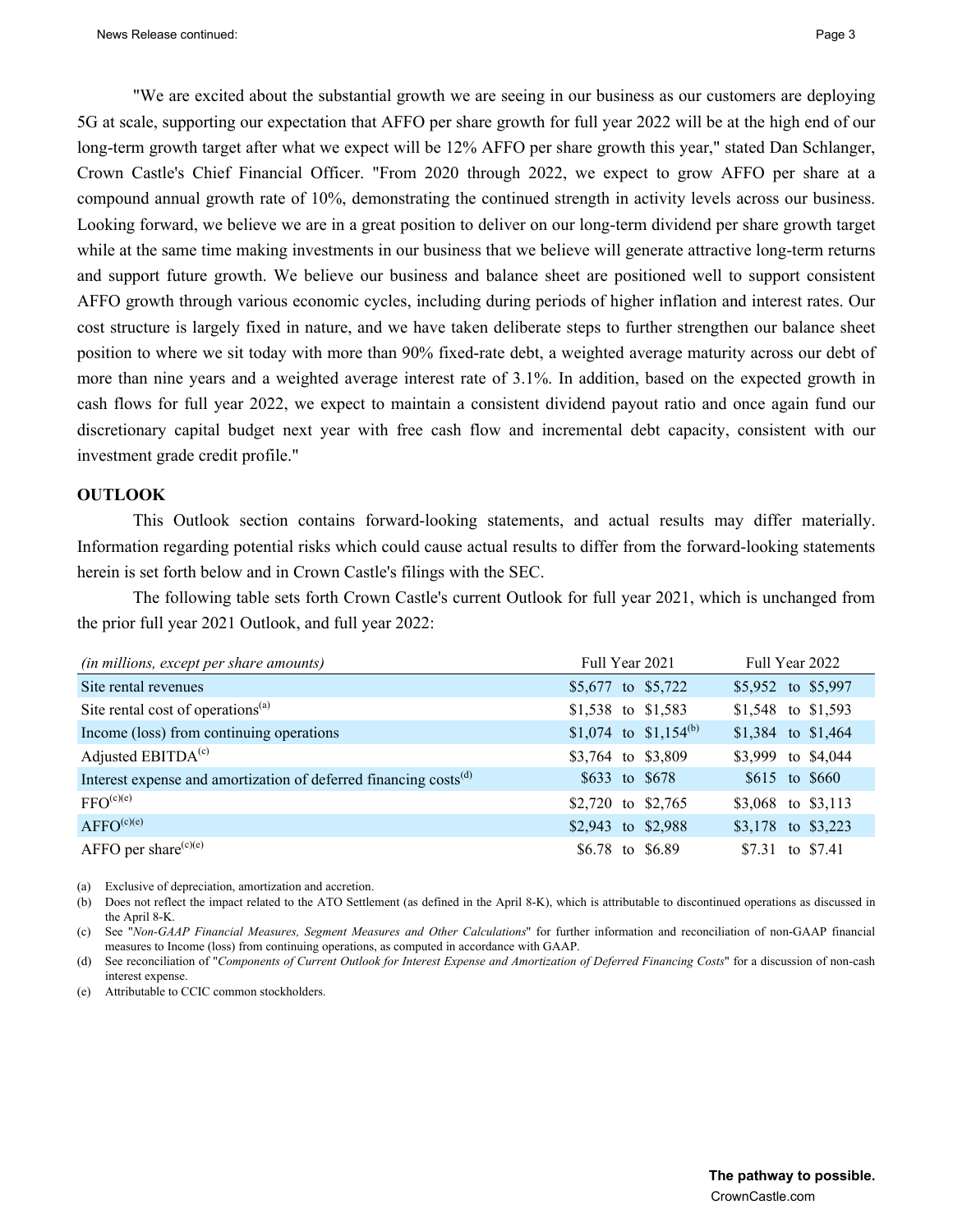#### *Full Year 2021 and 2022 Outlook*

The table below compares the results for full year 2020, the midpoint of the current full year 2021 Outlook that remains unchanged from the previous full year 2021 Outlook, and the midpoint of the current full year 2022 Outlook for select metrics.

|                                                                               | Midpoint of<br>Full Year | Midpoint of<br>Full Year |                     |                                    |
|-------------------------------------------------------------------------------|--------------------------|--------------------------|---------------------|------------------------------------|
|                                                                               | 2022 Outlook             | 2021 Outlook             |                     | 2020                               |
| (in millions, except per share amounts)                                       | Current <sup>(a)</sup>   | Current <sup>(a)</sup>   | Full Year<br>Actual | Impact from<br>Nontypical<br>Items |
| Site rental revenues                                                          | \$5,975                  | \$5,700                  | \$5,320             | $S$ —                              |
| Income (loss) from continuing operations                                      | \$1,424                  | $$1,114^{(b)}$           | \$1,056             | \$223                              |
| Income (loss) from continuing operations per share—<br>diluted <sup>(c)</sup> | \$3.28                   | $$2.57^{(b)}$$           | \$2.35              | \$0.52                             |
| Adjusted EBITDA <sup>(d)</sup>                                                | \$4,022                  | \$3,787                  | \$3,706             | \$286                              |
| $AFFO^{(c)(d)}$                                                               | \$3,201                  | \$2,966                  | \$2,878             | \$286                              |
| AFFO per share $(c)(d)$                                                       | \$7.36                   | \$6.83                   | \$6.78              | \$0.68                             |

(a) As issued on October 20, 2021, and, with respect to the Current Full Year 2021 Outlook, unchanged from the prior full year 2021 Outlook issued on July 21, 2021.

(b) Does not reflect the impact related to the ATO Settlement (as defined in the April 8-K), which is attributable to discontinued operations as discussed in the April 8-K.

(c) Attributable to CCIC common stockholders.

(d) See "*Non-GAAP Financial Measures, Segment Measures and Other Calculations*" for further information and reconciliation of non-GAAP financial measures to Income (loss) from continuing operations, as computed in accordance with GAAP.

• The chart below reconciles the components of expected growth in site rental revenues from 2021 to 2022 of \$255 million to \$300 million, inclusive of expected Organic Contribution to Site Rental Revenues during 2022 of \$245 million to \$285 million, or approximately 5%. The expected consolidated growth includes approximately 5.5% from towers, approximately 5% from small cells, and approximately 3% from fiber solutions.



2022 Outlook for Organic Contribution to Site Rental Revenues, Growth in Site Rental Revenues (\$ in millions)

New leasing activity, including year-over-year change in prepaid rent amortization

2 Year-over-year change in amortization of prepaid rent Core leasing activity

Note: Components may not sum due to rounding

As issued on October 20, 2021, and unchanged from the prior full year 2021 Outlook issued on July 21, 2021.  $(a)$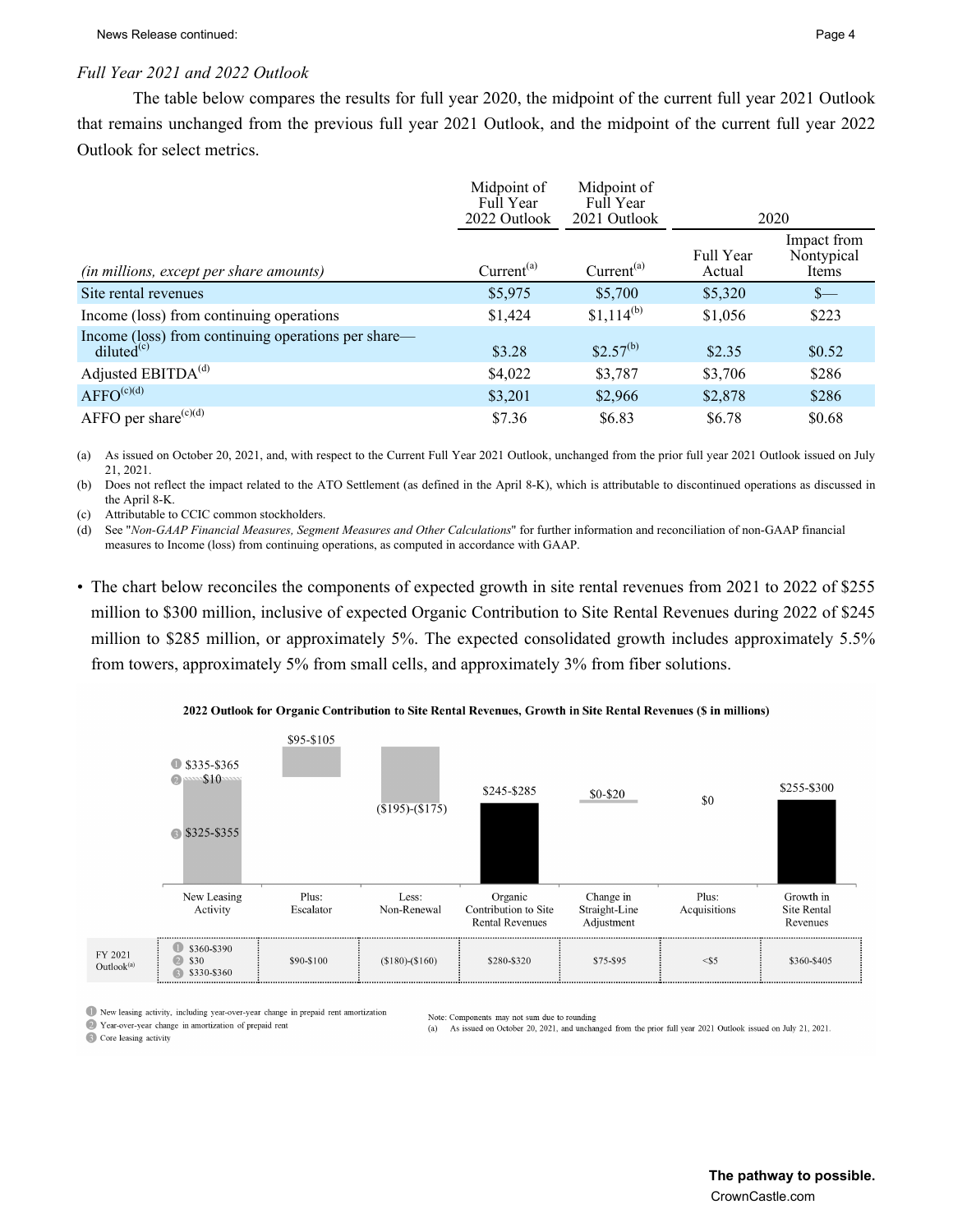News Release continued: **Page 5** Page 5

• As shown in the table below, new leasing activity for full year 2022 is expected to contribute \$335 million to \$365 million, or \$325 million to \$355 million excluding the expected \$10 million contribution from the yearover-year increase in prepaid rent amortization. The expected contribution from core leasing activity of \$325 million to \$355 million includes \$155 million to \$165 million of growth from towers (compared to \$130 million to \$140 million expected in full year 2021), \$25 million to \$35 million of growth from small cells (compared to \$40 million to \$50 million expected in full year 2021), and \$145 million to \$155 million of growth from fiber solutions (compared to \$160 million to \$170 million expected in full year 2021).

| NEW LEASING ACTIVITY BY SEGMENT                                |             |                |                           |             |               |                |                    |               |  |  |
|----------------------------------------------------------------|-------------|----------------|---------------------------|-------------|---------------|----------------|--------------------|---------------|--|--|
| Full Year 2021 Outlook<br>Full Year 2022 Outlook               |             |                |                           |             |               |                |                    |               |  |  |
|                                                                | Towers      |                | Fiber                     | Total       | Fiber         | Total          |                    |               |  |  |
| (in millions)                                                  |             | Small<br>Cells | Fiber<br><b>Solutions</b> |             |               | Small<br>Cells | Fiber<br>Solutions |               |  |  |
| New leasing activity $^{(a)}$                                  | \$150-\$160 | \$50-\$60      | $$160-S170$               | \$360-\$390 | \$160-\$170   | $$25 - $35$    | $$150-S160$        | $$335 - $365$ |  |  |
| Less: Year-over-year<br>change in prepaid rent<br>amortization | (20)        | (10)           |                           | (30)        | (5)           |                | (5)                | (10)          |  |  |
| Core leasing activity $^{(a)}$                                 | \$130-\$140 | \$40-\$50      | $$160-S170$               | \$330-\$360 | $$155 - $165$ | $$25 - $35$    | $$145 - $155$      | \$325-\$355   |  |  |

(a) See "*Non-GAAP Financial Measures, Segment Measures and Other Calculations*" for a discussion of our definitions of new leasing activity and core leasing activity.

- When comparing the midpoints of the full year 2021 and full year 2022 Outlooks, the impact from non-renewals is expected to increase by approximately \$15 million. The expected increase includes a \$20 million increase in tower non-renewals to approximately \$60 million in 2022 from approximately \$40 million in 2021 that primarily relates to the T-Mobile and Sprint network consolidation, offset by an expected \$5 million reduction in fiber solutions non-renewals.
- The chart below reconciles the components of expected growth in AFFO from 2021 to 2022 of \$215 million to \$260 million.



#### 2022 Outlook for AFFO Growth (\$ in millions)

Note: Components may not sum due to rounding

Includes changes in cash interest expense, changes in sustaining capital expenditures, changes in cash taxes, changes in preferred stock dividends, incremental contributions from acquisitions, and other adjustments  $(a)$ 

As issued on October 20, 2021, and unchanged from the prior full year 2021 Outlook issued on July 21, 2021  $(b)$ 

• In addition, discretionary capital expenditures are expected to be \$1.1 billion to \$1.2 billion in 2022, which compares to an expected \$1.1 billion in 2021 and \$1.5 billion for full year 2020 actual. The lower levels of expected discretionary capital expenditures in 2021 and 2022 as compared to 2020 primarily reflect the expected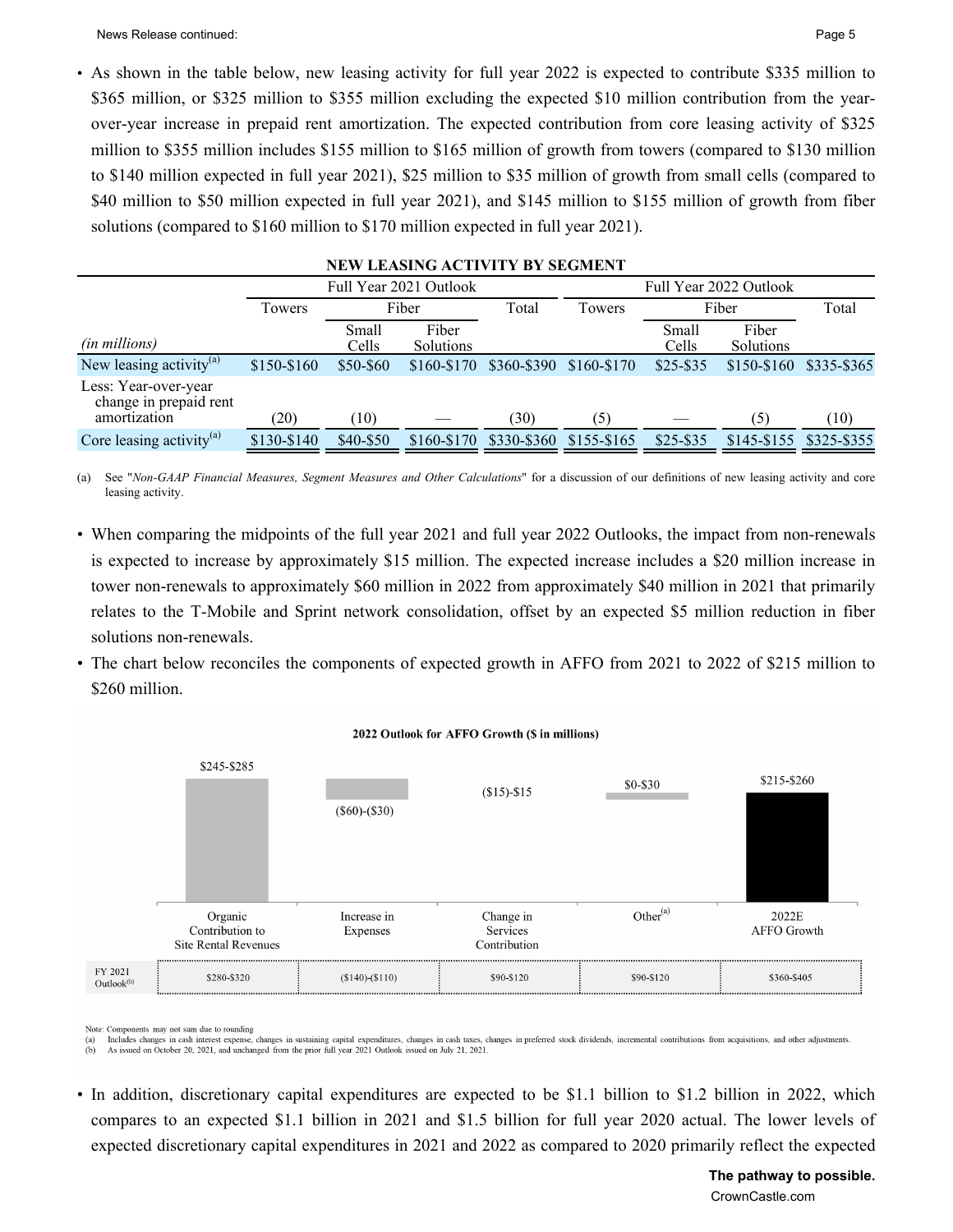annual deployment of 5,000 small cells in each of 2021 and 2022 relative to approximately 10,000 small cells deployed in 2020. Prepaid rent additions are expected to be approximately \$400 million in 2022, consistent with the expected prepaid rent additions in 2021.

• Additional information is available in Crown Castle's quarterly Supplemental Information Package posted in the Investors section of our website.

#### **DIVIDEND INCREASE ANNOUNCEMENT**

Crown Castle's Board of Directors has declared a quarterly cash dividend of \$1.47 per common share, representing an increase of approximately 11% over the previous quarterly dividend of \$1.33 per share. The quarterly dividend will be payable on December 31, 2021 to common stockholders of record at the close of business on December 15, 2021. Future dividends are subject to the approval of Crown Castle's Board of Directors.

#### **CARBON NEUTRAL GOAL**

In a separate press release today, Crown Castle announced it has set a goal to be carbon neutral by 2025 in Scope 1 and 2 emissions through a combination of continued investment in energy reduction initiatives, sourcing renewable energy, and, to a lesser extent, utilizing carbon credits or offsets.

### **CONFERENCE CALL DETAILS**

Crown Castle has scheduled a conference call for Thursday, October 21, 2021, at 10:30 a.m. Eastern time to discuss its third quarter 2021 results. The conference call may be accessed by dialing 800-263-0877 and asking for the Crown Castle call (access code 7393600) at least 30 minutes prior to the start time. The conference call may also be accessed live over the Internet at investor.crowncastle.com. Supplemental materials for the call have been posted on the Crown Castle website at investor.crowncastle.com.

A telephonic replay of the conference call will be available from 1:30 p.m. Eastern time on Thursday, October 21, 2021, through 1:30 p.m. Eastern time on Wednesday, January 19, 2022, and may be accessed by dialing 888-203-1112 and using access code 7393600. An audio archive will also be available on Crown Castle's website at investor.crowncastle.com shortly after the call and will be accessible for approximately 90 days.

#### **ABOUT CROWN CASTLE**

Crown Castle owns, operates and leases more than 40,000 cell towers and approximately 80,000 route miles of fiber supporting small cells and fiber solutions across every major U.S. market. This nationwide portfolio of communications infrastructure connects cities and communities to essential data, technology and wireless service bringing information, ideas and innovations to the people and businesses that need them. For more information on Crown Castle, please visit www.crowncastle.com.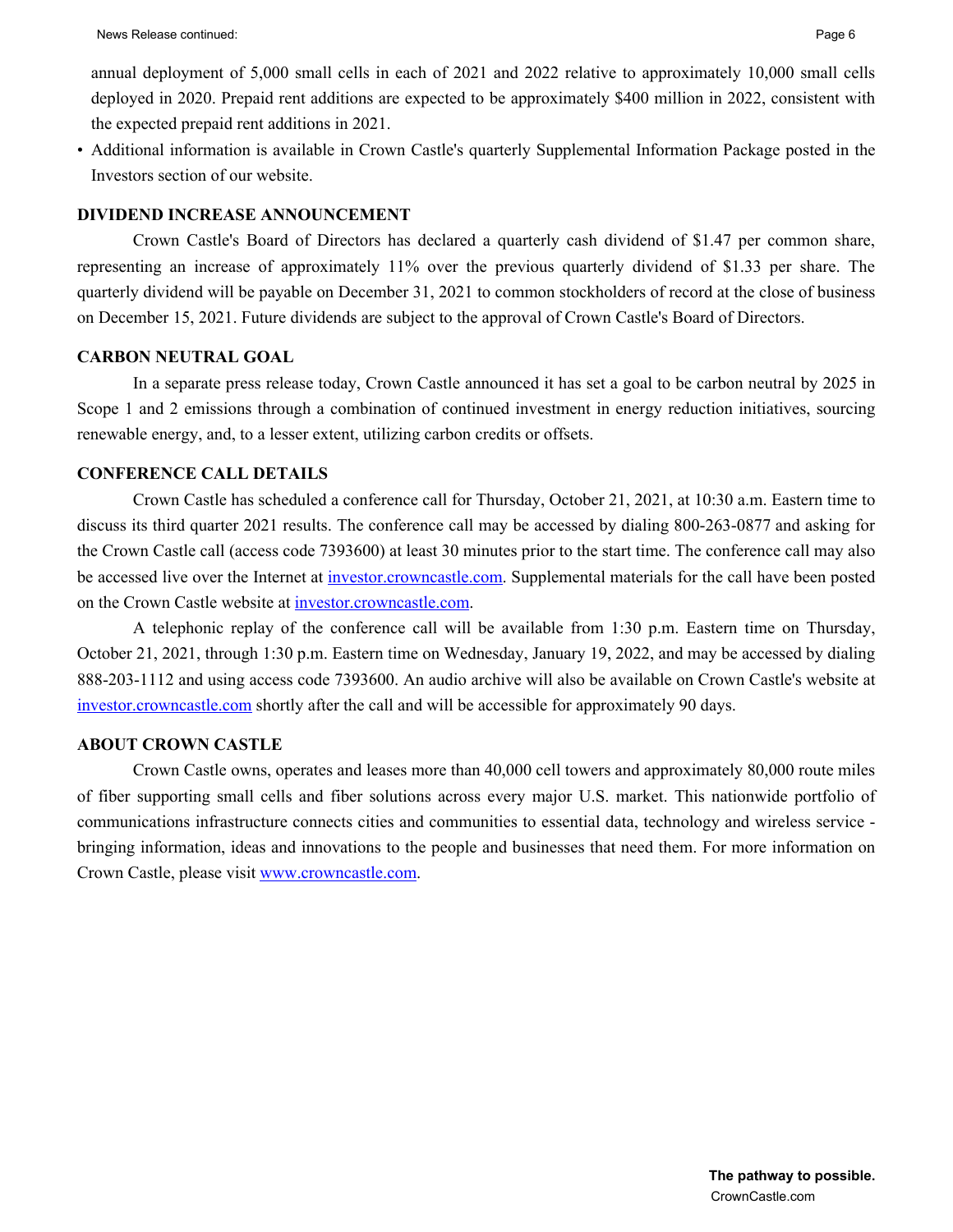This press release includes presentations of Income (loss) from continuing operations (as adjusted), including per share diluted amounts, Adjusted EBITDA, Adjusted Funds from Operations ("AFFO"), including per share amounts, Funds from Operations ("FFO"), including per share amounts, and Organic Contribution to Site Rental Revenues, which are non-GAAP financial measures. These non-GAAP financial measures are not intended as alternative measures of operating results or cash flow from operations (as determined in accordance with Generally Accepted Accounting Principles ("GAAP")).

Our non-GAAP financial measures may not be comparable to similarly titled measures of other companies, including other companies in the communications infrastructure sector or other real estate investment trusts ("REITs").

In addition to the non-GAAP financial measures used herein, we also provide Segment Site Rental Gross Margin, Segment Services and Other Gross Margin and Segment Operating Profit, which are key measures used by management to evaluate our operating segments. These segment measures are provided pursuant to GAAP requirements related to segment reporting. In addition, we provide the components of certain GAAP measures, such as capital expenditures.

Our non-GAAP financial measures are presented as additional information because management believes these measures are useful indicators of the financial performance of our business. Among other things, management believes that:

- Income (loss) from continuing operations (as adjusted), including per share—diluted amounts, is useful to investors and other interested parties in evaluating our financial performance. Management believes that this measure is meaningful to investors as it adjusts Income (loss) from continuing operations to exclude the impact of the Nontypical Items (as defined in this press release and described further in our press release dated January 27, 2021), which management believes are unusual (including with respect to magnitude), infrequent and not reasonably likely to recur in the near term, to provide further insight into our results of operations and underlying trends and projections. Management also believes that identifying the impact of Nontypical Items as adjustments provides more transparency and comparability across periods. There can be no assurances that such items will not recur in future periods. Income (loss) from continuing operations (as adjusted), including per share—diluted amounts should be considered only as a supplement to net income computed in accordance with GAAP as a measure of our performance.
- Adjusted EBITDA is useful to investors or other interested parties in evaluating our financial performance. Adjusted EBITDA is the primary measure used by management (1) to evaluate the economic productivity of our operations and (2) for purposes of making decisions about allocating resources to, and assessing the performance of, our operations. Management believes that Adjusted EBITDA helps investors or other interested parties meaningfully evaluate and compare the results of our operations (1) from period to period and (2) to our competitors, by removing the impact of our capital structure (primarily interest charges from our outstanding debt) and asset base (primarily depreciation, amortization and accretion) from our financial results. Management also believes Adjusted EBITDA is frequently used by investors or other interested parties in the evaluation of the communications infrastructure sector and other REITs to measure financial performance without regard to items such as depreciation, amortization and accretion which can vary depending upon accounting methods and the book value of assets. In addition, Adjusted EBITDA is similar to the measure of current financial performance generally used in our debt covenant calculations. Separately, we are also disclosing Adjusted EBITDA as adjusted to exclude the impact of Nontypical Items, which management believes are unusual (including with respect to magnitude), infrequent and not reasonably likely to recur in the near term, to provide further insight into our results of operations and underlying trends and projections. Management also believes that identifying the impact of Nontypical Items as adjustments provides increased transparency and comparability across periods. There can be no assurances that such items will not recur in future periods. Adjusted EBITDA (including as further adjusted to exclude Nontypical Items) should be considered only as a supplement to net income computed in accordance with GAAP as a measure of our performance.
- AFFO, including per share amounts, is useful to investors or other interested parties in evaluating our financial performance. Management believes that AFFO helps investors or other interested parties meaningfully evaluate our financial performance as it includes (1) the impact of our capital structure (primarily interest expense on our outstanding debt and dividends on our preferred stock (in periods where applicable)) and (2) sustaining capital expenditures, and excludes the impact of our (a) asset base (primarily depreciation, amortization and accretion) and (b) certain non-cash items, including straight-lined revenues and expenses related to fixed escalations and rent free periods. GAAP requires rental revenues and expenses related to leases that contain specified rental increases over the life of the lease to be recognized evenly over the life of the lease. In accordance with GAAP, if payment terms call for fixed escalations, or rent free periods, the revenue or expense is recognized on a straight-lined basis over the fixed, non-cancelable term of the contract. Management notes that Crown Castle uses AFFO only as a performance measure.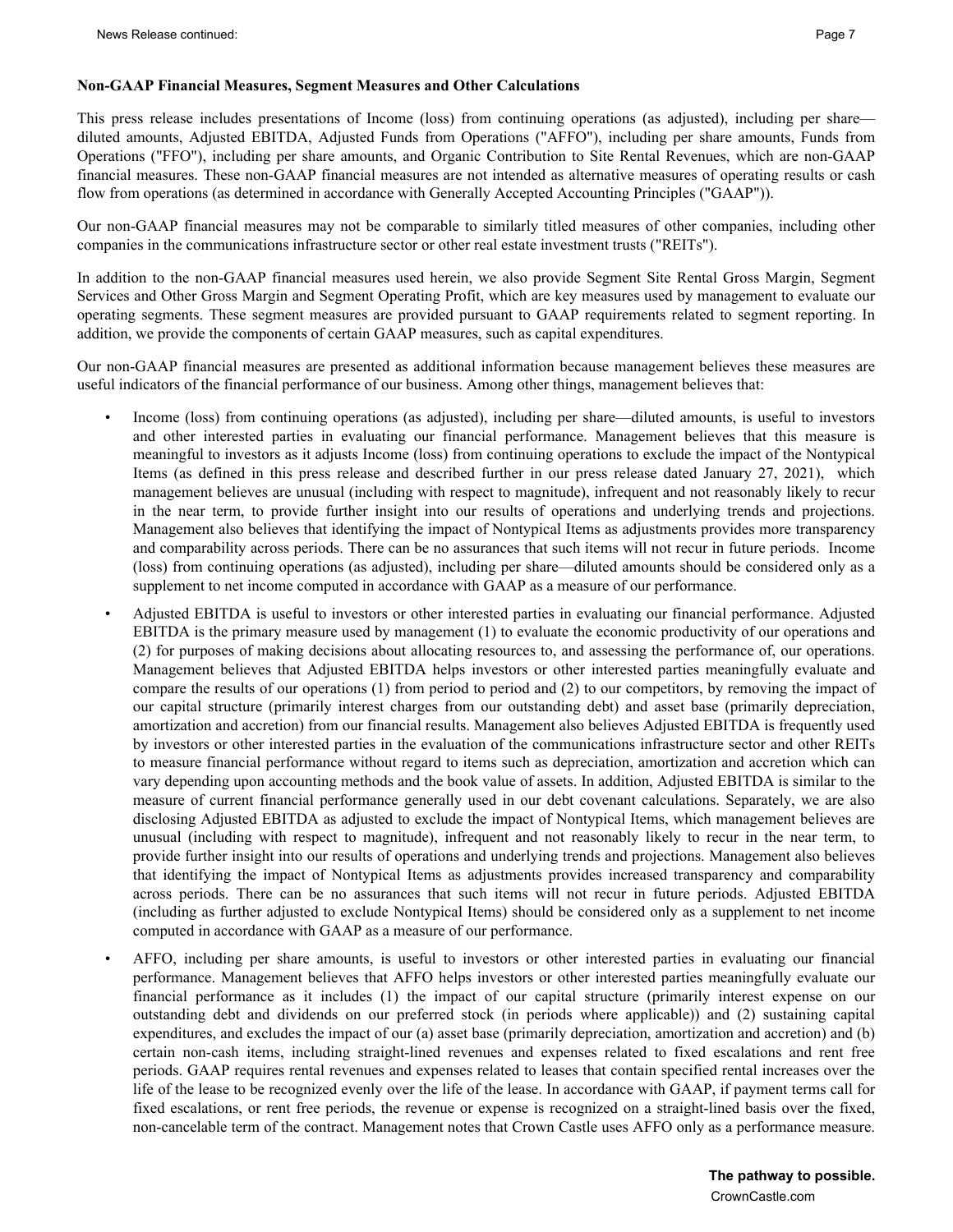Separately, we are also disclosing AFFO as adjusted to exclude the impact of Nontypical Items, which management believes are unusual (including with respect to magnitude), infrequent and not reasonably likely to recur in the near term, to provide further insight into our results of operations and underlying trends and projections. Management also believes that identifying the impact of Nontypical Items as adjustments provides increased transparency and comparability across periods. There can be no assurances that such items will not recur in future periods. AFFO (including as further adjusted to exclude Nontypical Items) should be considered only as a supplement to net income computed in accordance with GAAP as a measure of our performance and should not be considered as an alternative to cash flows from operations or as residual cash flow available for discretionary investment.

- FFO, including per share amounts, is useful to investors or other interested parties in evaluating our financial performance. Management believes that FFO may be used by investors or other interested parties as a basis to compare our financial performance with that of other REITs. FFO helps investors or other interested parties meaningfully evaluate financial performance by excluding the impact of our asset base (primarily depreciation, amortization and accretion). FFO is not a key performance indicator used by Crown Castle. FFO should be considered only as a supplement to net income computed in accordance with GAAP as a measure of our performance and should not be considered as an alternative to cash flow from operations.
- Organic Contribution to Site Rental Revenues is useful to investors or other interested parties in understanding the components of the year-over-year changes in our site rental revenues computed in accordance with GAAP. Management uses the Organic Contribution to Site Rental Revenues to assess year-over-year growth rates for our rental activities, to evaluate current performance, to capture trends in rental rates, new leasing activities and tenant non-renewals in our core business, as well to forecast future results. Organic Contribution to Site Rental Revenues is not meant as an alternative measure of revenue and should be considered only as a supplement in understanding and assessing the performance of our site rental revenues computed in accordance with GAAP.

We define our non-GAAP financial measures, segment measures and other calculations as follows:

#### *Non-GAAP Financial Measures*

*Income (loss) from continuing operations (as adjusted)*. We define Income (loss) from continuing operations (as adjusted) as Income (loss) from continuing operations less other operating income resulting from the Nontypical Items, plus incremental operating expenses and asset write-downs as a result of the Nontypical Items.

*Income (loss) from continuing operations (as adjusted) per share—diluted*. We define Income (loss) from continuing operations (as adjusted) per share*—*diluted as Income (loss) from continuing operations (as adjusted), divided by diluted weighted-average common shares outstanding.

*Adjusted EBITDA.* We define Adjusted EBITDA as Income (loss) from continuing operations plus restructuring charges (credits), asset write-down charges, acquisition and integration costs, depreciation, amortization and accretion, amortization of prepaid lease purchase price adjustments, interest expense and amortization of deferred financing costs, (gains) losses on retirement of long-term obligations, net (gain) loss on interest rate swaps, (gains) losses on foreign currency swaps, impairment of available-for-sale securities, interest income, other (income) expense, (benefit) provision for income taxes, cumulative effect of a change in accounting principle and stock-based compensation expense. Separately, Adjusted EBITDA, as adjusted to exclude the impact of Nontypical Items, reflects Adjusted EBITDA, less other operating income resulting from the Nontypical Items, plus incremental operating expenses as a result of the Nontypical Items.

*Adjusted Funds from Operations.* We define Adjusted Funds from Operations as FFO before straight-lined revenue, straightlined expense, stock-based compensation expense, non-cash portion of tax provision, non-real estate related depreciation, amortization and accretion, amortization of non-cash interest expense, other (income) expense, (gains) losses on retirement of long-term obligations, net (gain) loss on interest rate swaps, (gains) losses on foreign currency swaps, impairment of availablefor-sale securities, acquisition and integration costs, restructuring charges (credits), cumulative effect of a change in accounting principle and adjustments for noncontrolling interests, less sustaining capital expenditures. Separately, Adjusted Funds from Operations, as adjusted to exclude the impact of Nontypical Items, reflects Adjusted Funds from Operations, less other operating income resulting from the Nontypical Items, plus incremental operating expenses as a result of the Nontypical Items.

*AFFO per share.* We define AFFO per share as AFFO, including as adjusted to exclude the impact of Nontypical Items, divided by diluted weighted-average common shares outstanding.

*Funds from Operations.* We define Funds from Operations as Income (loss) from continuing operations plus real estate related depreciation, amortization and accretion and asset write-down charges, less noncontrolling interest and cash paid for preferred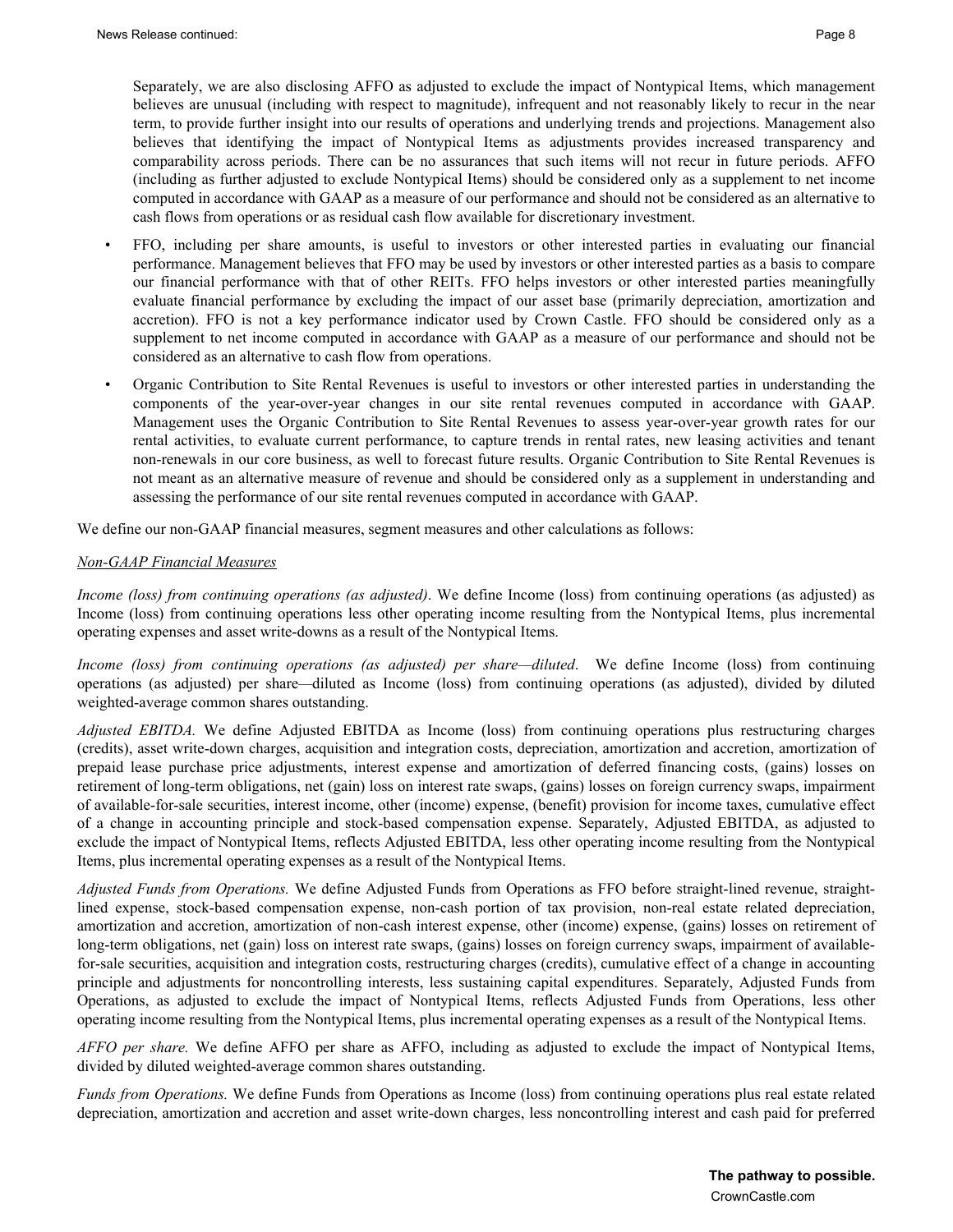stock dividends (in periods where applicable), and is a measure of funds from operations attributable to CCIC common stockholders.

*FFO per share.* We define FFO per share as FFO divided by the diluted weighted-average common shares outstanding.

*Organic Contribution to Site Rental Revenues.* We define the Organic Contribution to Site Rental Revenues as the sum of the change in GAAP site rental revenues related to (1) new leasing activity, including revenues from the construction of small cells and the impact of prepaid rent, (2) escalators and less (3) non-renewals of tenant contracts.

#### *Segment Measures*

*Segment Site Rental Gross Margin.* We define Segment Site Rental Gross Margin as segment site rental revenues less segment site rental costs of operations, excluding stock-based compensation expense and prepaid lease purchase price adjustments recorded in consolidated site rental cost of operations.

*Segment Services and Other Gross Margin*. We define Segment Services and Other Gross Margin as segment services and other revenues less segment services and other costs of operations, excluding stock-based compensation expense recorded in consolidated services and other cost of operations.

*Segment Operating Profit.* We define Segment Operating Profit as segment site rental gross margin plus segment services and other gross margin, and segment other operating (income) expense, less selling, general and administrative expenses attributable to the respective segment.

All of these measurements of profit or loss are exclusive of depreciation, amortization and accretion, which are shown separately. Additionally, certain costs are shared across segments and are reflected in our segment measures through allocations that management believes to be reasonable.

#### *Other Calculations*

*New leasing activity.* We define new leasing activity as the impact to site rental revenue growth, exclusive of the impact of straight-line accounting, from (1) tenant additions across our entire portfolio, (2) renewals or extensions of tenant contracts, and (3) year-over-year changes in prepaid rent amortization.

*Core leasing activity*. We define core leasing activity as the impact to site rental revenue growth from tenant additions across our entire portfolio and renewals or extensions of tenant contracts, exclusive of the impacts of both straight-line accounting and prepaid rent amortization.

*Discretionary capital expenditures.* We define discretionary capital expenditures as those capital expenditures made with respect to activities which we believe exhibit sufficient potential to enhance long-term stockholder value. They primarily consist of expansion or development of communications infrastructure (including capital expenditures related to (1) enhancing communications infrastructure in order to add new tenants for the first time or support subsequent tenant equipment augmentations or (2) modifying the structure of a communications infrastructure asset to accommodate additional tenants) and construction of new communications infrastructure. Discretionary capital expenditures also include purchases of land interests (which primarily relates to land assets under towers as we seek to manage our interests in the land beneath our towers), certain technology-related investments necessary to support and scale future customer demand for our communications infrastructure, and other capital projects.

*Sustaining capital expenditures.* We define sustaining capital expenditures as those capital expenditures not otherwise categorized as either discretionary or integration capital expenditures, such as (1) maintenance capital expenditures on our communications infrastructure assets that enable our tenants' ongoing quiet enjoyment of the communications infrastructure and (2) ordinary corporate capital expenditures.

The tables set forth on the following pages reconcile the non-GAAP financial measures used herein to comparable GAAP financial measures. The components in these tables may not sum to the total due to rounding.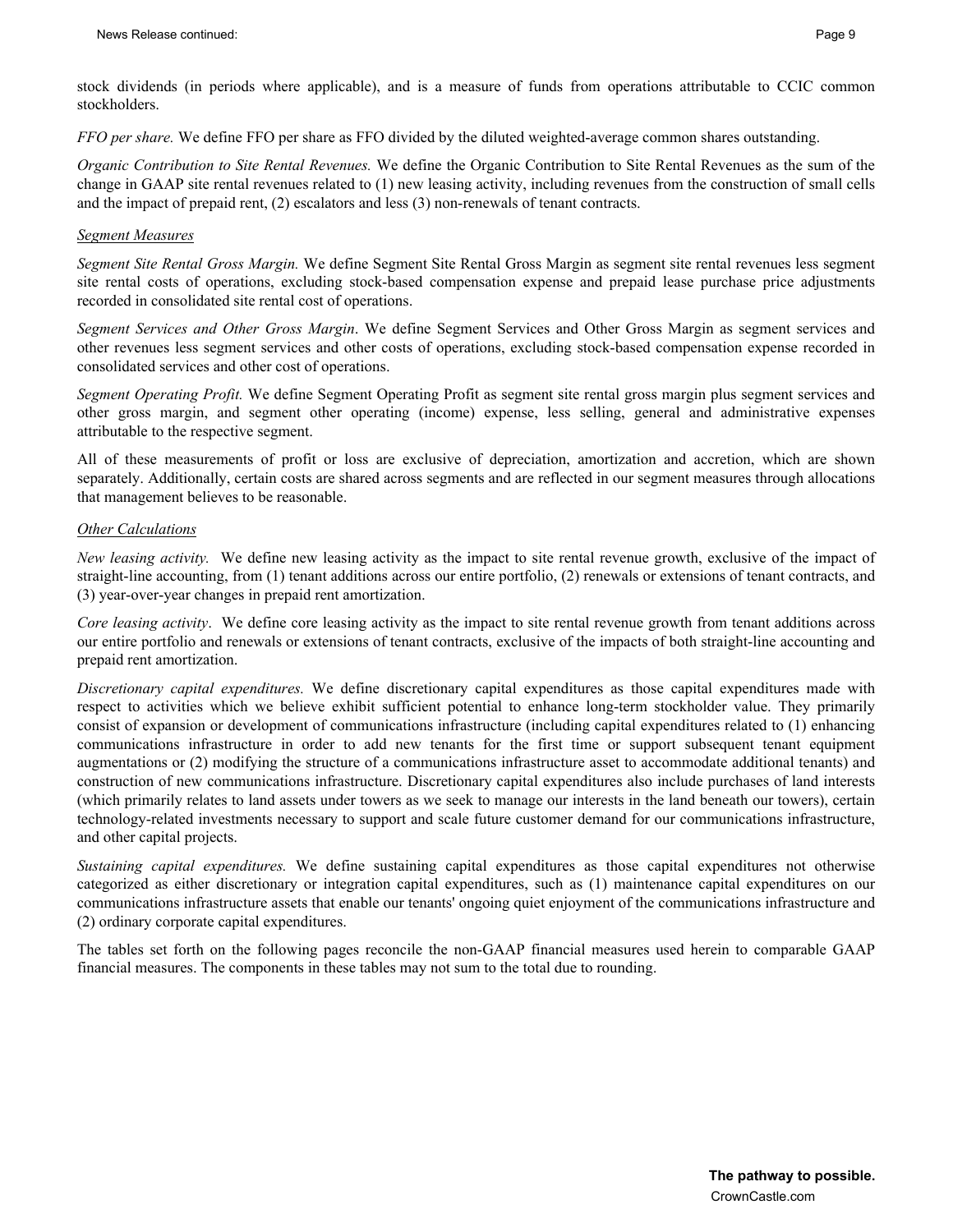#### **Reconciliations of Non-GAAP Financial Measures, Segment Measures and Other Calculations to Comparable GAAP Financial Measures:**

#### **Reconciliation of Historical Adjusted EBITDA:**

|                                                                                 | For the Nine Months Ended<br>For the Three Months Ended |     |    |                       |                       | For the Twelve<br>Months Ended |                       |       |                      |       |
|---------------------------------------------------------------------------------|---------------------------------------------------------|-----|----|-----------------------|-----------------------|--------------------------------|-----------------------|-------|----------------------|-------|
| (in millions)                                                                   | September 30.<br>2021                                   |     |    | September 30.<br>2020 | September 30.<br>2021 |                                | September 30,<br>2020 |       | December 31.<br>2020 |       |
| Income (loss) from continuing operations                                        | \$.                                                     | 351 | \$ | 163                   | \$                    | (a)<br>805                     | $\mathbf S$           | 548   | \$                   | 1,056 |
| Adjustments to increase (decrease) Income<br>(loss) from continuing operations: |                                                         |     |    |                       |                       |                                |                       |       |                      |       |
| Asset write-down charges                                                        |                                                         |     |    | f.                    |                       | 9                              |                       | 10    |                      | 74    |
| Acquisition and integration costs                                               |                                                         |     |    |                       |                       |                                |                       | 9     |                      | 10    |
| Depreciation, amortization and accretion                                        |                                                         | 413 |    | 406                   |                       | 1,229                          |                       | 1,207 |                      | 1,608 |
| Amortization of prepaid lease purchase<br>price adjustments                     |                                                         | 4   |    | 5                     |                       | 14                             |                       | 14    |                      | 18    |
| Interest expense and amortization of<br>deferred financing costs <sup>(b)</sup> |                                                         | 163 |    | 168                   |                       | 493                            |                       | 521   |                      | 689   |
| (Gains) losses on retirement of long-term<br>obligations                        |                                                         |     |    | 95                    |                       | 145                            |                       | 95    |                      | 95    |
| Interest income                                                                 |                                                         |     |    |                       |                       | (1)                            |                       | (2)   |                      | (2)   |
| Other (income) expense                                                          |                                                         |     |    | 3                     |                       | 16                             |                       | 3     |                      |       |
| (Benefit) provision for income taxes                                            |                                                         |     |    | 5                     |                       | 20                             |                       | 16    |                      | 20    |
| Stock-based compensation expense                                                |                                                         | 33  |    | 33                    |                       | 100                            |                       | 106   |                      | 133   |
| Adjusted EBITDA <sup>(c)(d)</sup>                                               |                                                         | 976 |    | 883                   |                       | 2,831                          | \$                    | 2,527 | S                    | 3,706 |

#### **Reconciliation of Current Outlook for Adjusted EBITDA:**

|                                                                              | Full Year 2021 |               |                                   | Full Year 2022     |               |                |  |  |
|------------------------------------------------------------------------------|----------------|---------------|-----------------------------------|--------------------|---------------|----------------|--|--|
| (in millions)                                                                |                | Outlook $(f)$ |                                   |                    | Outlook $(f)$ |                |  |  |
| Income (loss) from continuing operations                                     |                |               | \$1,074 to \$1,154 <sup>(a)</sup> | \$1,384 to \$1,464 |               |                |  |  |
| Adjustments to increase (decrease) Income (loss) from continuing operations: |                |               |                                   |                    |               |                |  |  |
| Asset write-down charges                                                     | \$15 to \$25   |               |                                   | \$15 to \$25       |               |                |  |  |
| Acquisition and integration costs                                            |                |               | \$0 to \$8                        |                    |               | \$0 to \$8     |  |  |
| Depreciation, amortization and accretion                                     |                |               | \$1,615 to \$1,710                | \$1,650 to \$1,745 |               |                |  |  |
| Amortization of prepaid lease purchase price adjustments                     |                |               | \$17 to \$19                      |                    |               | \$16 to \$18   |  |  |
| Interest expense and amortization of deferred financing costs <sup>(e)</sup> |                |               | \$633 to \$678                    |                    |               | \$615 to \$660 |  |  |
| (Gains) losses on retirement of long-term obligations                        |                |               | \$145 to \$145                    |                    |               | \$0 to \$100   |  |  |
| Interest income                                                              | $(3)$ to $\&0$ |               |                                   | $(1)$ to $\&0$     |               |                |  |  |
| Other (income) expense                                                       |                |               | \$1 to \$12                       |                    |               | \$0 to \$5     |  |  |
| (Benefit) provision for income taxes                                         |                |               | \$18 to \$26                      | \$25 to \$33       |               |                |  |  |
| Stock-based compensation expense                                             |                |               | \$133 to \$143                    |                    |               | \$135 to \$139 |  |  |
| Adjusted EBITDA <sup>(c)(d)</sup>                                            |                |               | \$3,764 to \$3,809                | \$3,999 to \$4,044 |               |                |  |  |

(a) Does not reflect the impact related to the ATO Settlement (as defined in the April 8-K), which is attributable to discontinued operations as discussed in the April 8-K.

(b) See reconciliation of "*Components of Historical Interest Expense and Amortization of Deferred Financing Costs*" for a discussion of non-cash interest expense.

(c) See "*Non-GAAP Financial Measures, Segment Measures and Other Calculations*" for a discussion of our definition of Adjusted EBITDA.

(d) The above reconciliation excludes line items included in our definition which are not applicable for the periods shown.

(e) See reconciliation of "*Components of Current Outlook for Interest Expense and Amortization of Deferred Financing Costs*" for a discussion of non-cash interest expense.

(f) As issued on October 20, 2021, and, with respect to the Current Full Year 2021 Outlook, unchanged from the prior full year 2021 Outlook issued on July 21, 2021.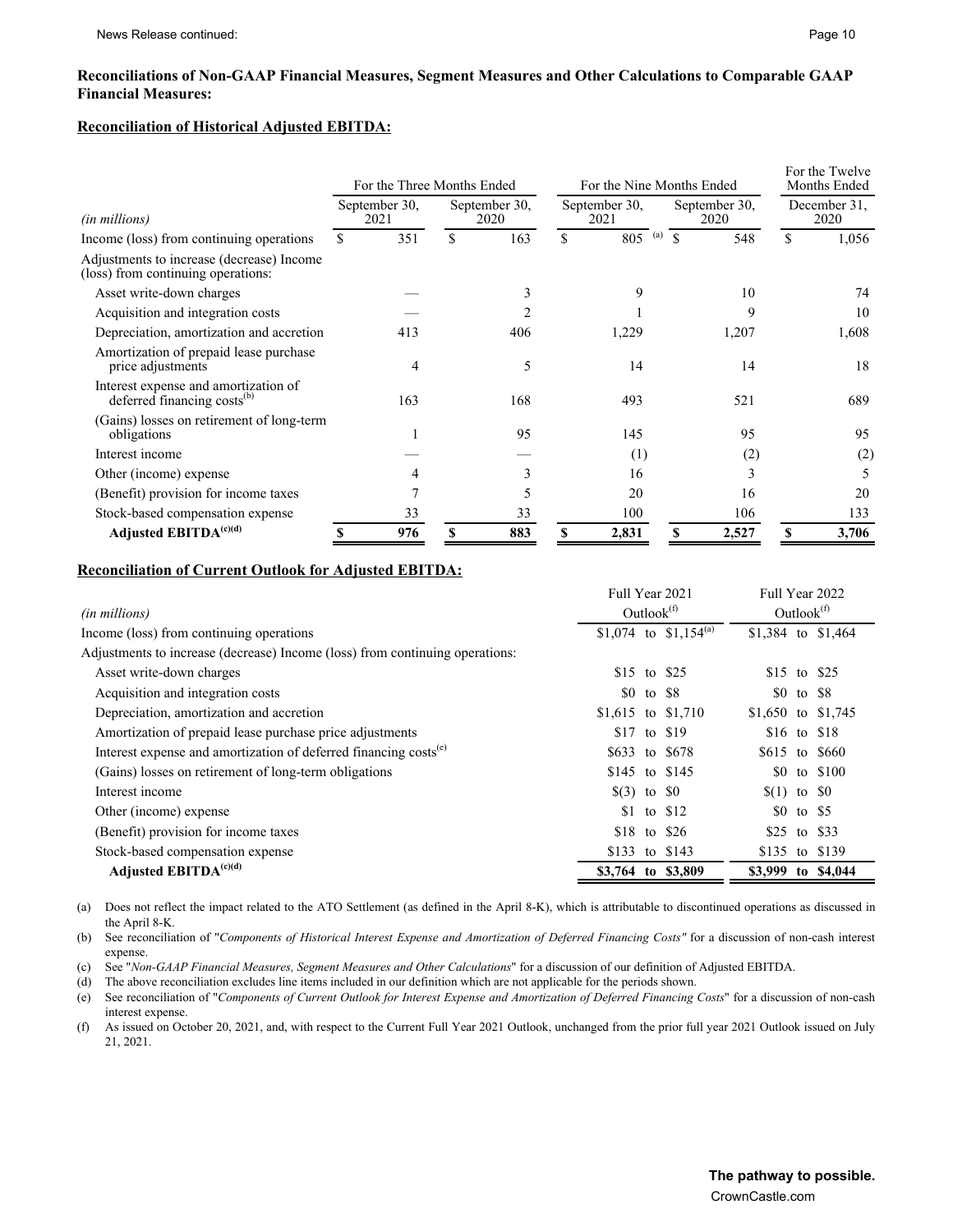### **Reconciliation of Historical FFO and AFFO:**

|                                                                                                       |                       | For the Three Months Ended |                    |                       | For the Nine Months Ended |                |                       |               | For the Twelve<br>Months Ended |               |
|-------------------------------------------------------------------------------------------------------|-----------------------|----------------------------|--------------------|-----------------------|---------------------------|----------------|-----------------------|---------------|--------------------------------|---------------|
| (in millions, except per share amounts)                                                               | September<br>30, 2021 |                            |                    | September<br>30, 2020 | September<br>30, 2021     |                | September<br>30, 2020 |               | December 31,<br>2020           |               |
| Income (loss) from continuing operations                                                              | \$                    | 351                        | \$                 | 163                   | \$                        | $805^{(a)}$ \$ |                       | 548           | \$                             | 1,056         |
| Real estate related depreciation,<br>amortization and accretion                                       |                       | 400                        |                    | 393                   |                           | 1,190          |                       | 1,167         |                                | 1,555         |
| Asset write-down charges                                                                              |                       |                            |                    | 3                     |                           | 9              |                       | 10            |                                | 74            |
| Dividends/distributions on preferred stock<br>$\text{FFO}^{(\text{b})(\text{c})(\text{d})(\text{e})}$ | S                     | 751                        | $\pmb{\mathbb{S}}$ | (28)<br>531           | $\pmb{\mathbb{S}}$        | 2,004          | $\mathbb S$           | (85)<br>1,640 | $\boldsymbol{\mathsf{S}}$      | (85)<br>2,600 |
| Weighted-average common shares<br>outstanding-diluted                                                 |                       | 434                        |                    | 429                   |                           | 434            |                       | 422           |                                | 425           |
| FFO per share ${}^{(b)(c)(d)(e)}$                                                                     | S                     | 1.73                       | $\mathbf S$        | 1.24                  | $\pmb{\mathbb{S}}$        | 4.62           | $\mathbb S$           | 3.89          | $\boldsymbol{\mathsf{S}}$      | 6.12          |
| FFO (from above)                                                                                      | \$                    | 751                        | \$                 | 531                   | \$                        | 2,004          | \$                    | 1,640         | \$                             | 2,600         |
| Adjustments to increase (decrease) FFO:                                                               |                       |                            |                    |                       |                           |                |                       |               |                                |               |
| Straight-lined revenue                                                                                |                       | (38)                       |                    | (4)                   |                           | (73)           |                       | (27)          |                                | (22)          |
| Straight-lined expense                                                                                |                       | 18                         |                    | 21                    |                           | 58             |                       | 61            |                                | 83            |
| Stock-based compensation expense                                                                      |                       | 33                         |                    | 33                    |                           | 100            |                       | 106           |                                | 133           |
| Non-cash portion of tax provision                                                                     |                       | 3                          |                    | (7)                   |                           | 3              |                       | 3             |                                | $\mathbf{1}$  |
| Non-real estate related depreciation,<br>amortization and accretion                                   |                       | 13                         |                    | 13                    |                           | 39             |                       | 40            |                                | 53            |
| Amortization of non-cash interest expense                                                             |                       | 3                          |                    | 1                     |                           | 9              |                       | 4             |                                | 6             |
| Other (income) expense                                                                                |                       | 4                          |                    | 3                     |                           | 16             |                       | 3             |                                | 5             |
| (Gains) losses on retirement of long-term<br>obligations                                              |                       |                            |                    | 95                    |                           | 145            |                       | 95            |                                | 95            |
| Acquisition and integration costs                                                                     |                       |                            |                    | $\overline{2}$        |                           | $\mathbf{1}$   |                       | 9             |                                | 10            |
| Sustaining capital expenditures                                                                       |                       | (21)                       |                    | (20)                  |                           | (56)           |                       | (64)          |                                | (86)          |
| $\mathrm{AFFO}^{(\mathrm{b})(\mathrm{c})(\mathrm{d})(\mathrm{e})}$                                    |                       | 767                        | \$                 | 668                   | \$                        | 2.246          | S                     | 1,870         | S                              | 2,878         |
| Weighted-average common shares<br>outstanding-diluted                                                 |                       | 434                        |                    | 429                   |                           | 434            |                       | 422           |                                | 425           |
| AFFO per share <sup>(b)(c)(d)(e)</sup>                                                                | \$                    | 1.77                       | \$                 | 1.56                  | \$                        | 5.18           | \$                    | 4.43          | \$                             | 6.78          |

(a) Does not reflect the impact related to the ATO Settlement (as defined in the April 8-K), which is attributable to discontinued operations as discussed in the April 8-K.

(b) See "*Non-GAAP Financial Measures, Segment Measures and Other Calculations*" for a discussion of our definitions of FFO and AFFO, including per share amounts.

(c) FFO and AFFO are reduced by cash paid for preferred stock dividends during the period in which they are paid.

(d) Attributable to CCIC common stockholders.

(e) The above reconciliation excludes line items included in our definition which are not applicable for the periods shown.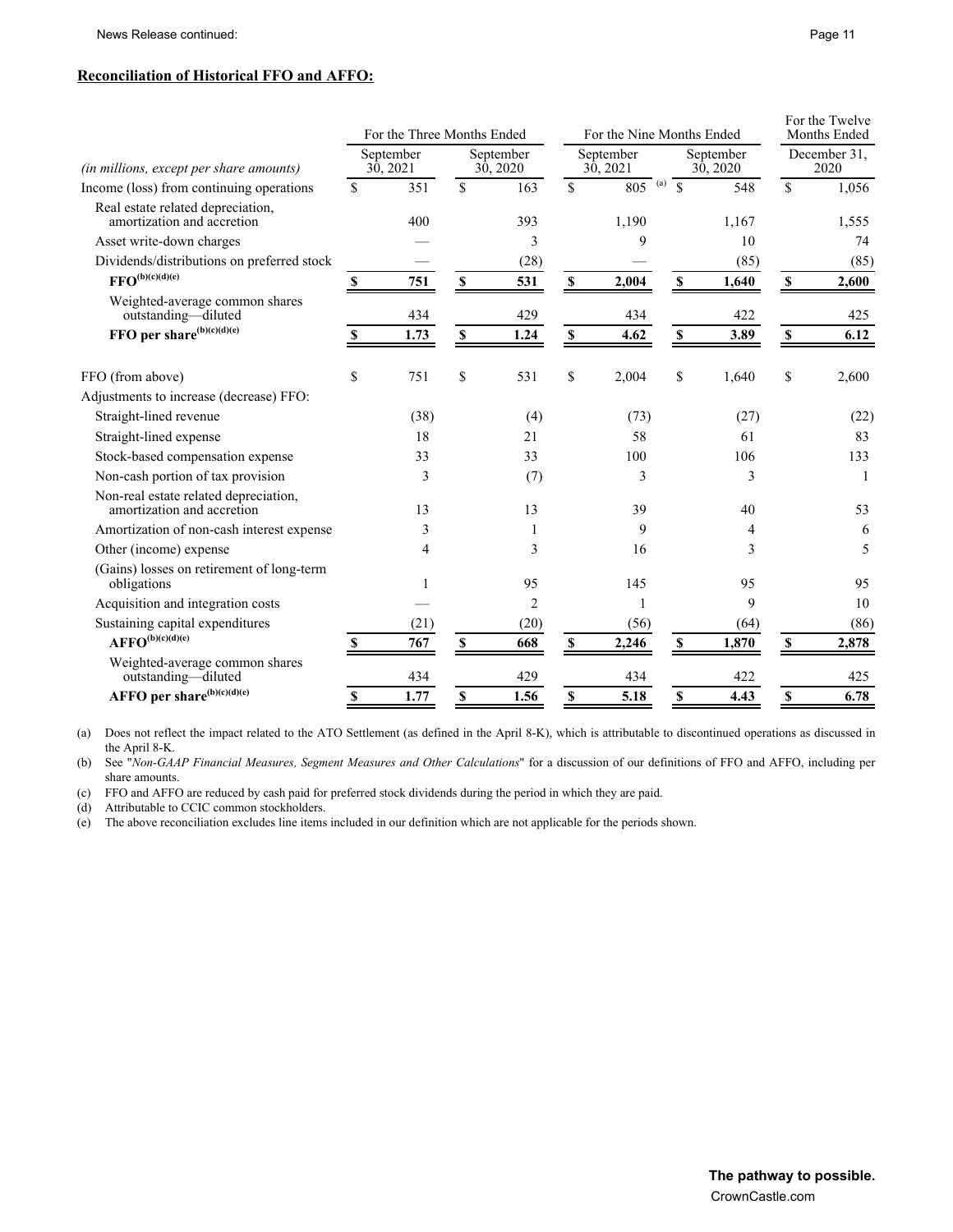News Release continued: Page 12

## **Reconciliation of Current Outlook for FFO and AFFO:**

| Full Year 2021                    | Full Year 2022         |  |  |  |  |
|-----------------------------------|------------------------|--|--|--|--|
| Outlook <sup>(f)</sup>            | Outlook <sup>(f)</sup> |  |  |  |  |
| \$1,074 to \$1,154 <sup>(a)</sup> | \$1,384 to \$1,464     |  |  |  |  |
| \$1,569 to \$1,649                | \$1,607 to \$1,687     |  |  |  |  |
| \$15 to \$25                      | \$15 to \$25           |  |  |  |  |
| \$2,720 to \$2,765                | \$3,068 to \$3,113     |  |  |  |  |
| 434                               | 435                    |  |  |  |  |
| \$6.27 to \$6.37                  | \$7.06 to \$7.16       |  |  |  |  |
| \$2,720 to \$2,765                | \$3,068 to \$3,113     |  |  |  |  |
|                                   |                        |  |  |  |  |
| $(117)$ to $(97)$                 | $(129)$ to $(109)$     |  |  |  |  |
| \$63 to \$83                      | \$56 to \$76           |  |  |  |  |
| \$133 to \$143                    | \$135 to \$139         |  |  |  |  |
| $(7)$ to \$8                      | \$15<br>\$0<br>to      |  |  |  |  |
| \$46 to \$61                      | \$43<br>\$58<br>to     |  |  |  |  |
| \$4 to \$14                       | \$5<br>to $$15$        |  |  |  |  |
| $$1$ to $$12$                     | to $$5$<br>\$0         |  |  |  |  |
| \$145 to \$145                    | \$100<br>\$0<br>to     |  |  |  |  |
| \$0 to \$8                        | \$0<br>to \$8          |  |  |  |  |
| $$(104)$ to $$(94)$               | $(113)$ to $(93)$      |  |  |  |  |
| \$2,943 to \$2,988                | \$3,178 to \$3,223     |  |  |  |  |
| 434                               | 435                    |  |  |  |  |
| \$6.78 to \$6.89                  | \$7.31 to \$7.41       |  |  |  |  |
|                                   |                        |  |  |  |  |

(a) Does not reflect the impact related to the ATO Settlement (as defined in the April 8-K), which is attributable to discontinued operations as discussed in the April 8-K.

(b) See "*Non-GAAP Financial Measures, Segment Measures and Other Calculations*" for a discussion of our definitions of FFO and AFFO, including per share amounts.

(c) Attributable to CCIC common stockholders.

(d) The above reconciliation excludes line items included in our definition which are not applicable for the periods shown.

(e) The assumption for diluted weighted-average common shares outstanding for both full year 2021 and full year 2022 Outlook is based on the diluted common shares outstanding as of September 30, 2021.

(f) As issued on October 20, 2021, and, with respect to the Current Full Year 2021 Outlook, unchanged from the prior full year 2021 Outlook issued on July 21, 2021.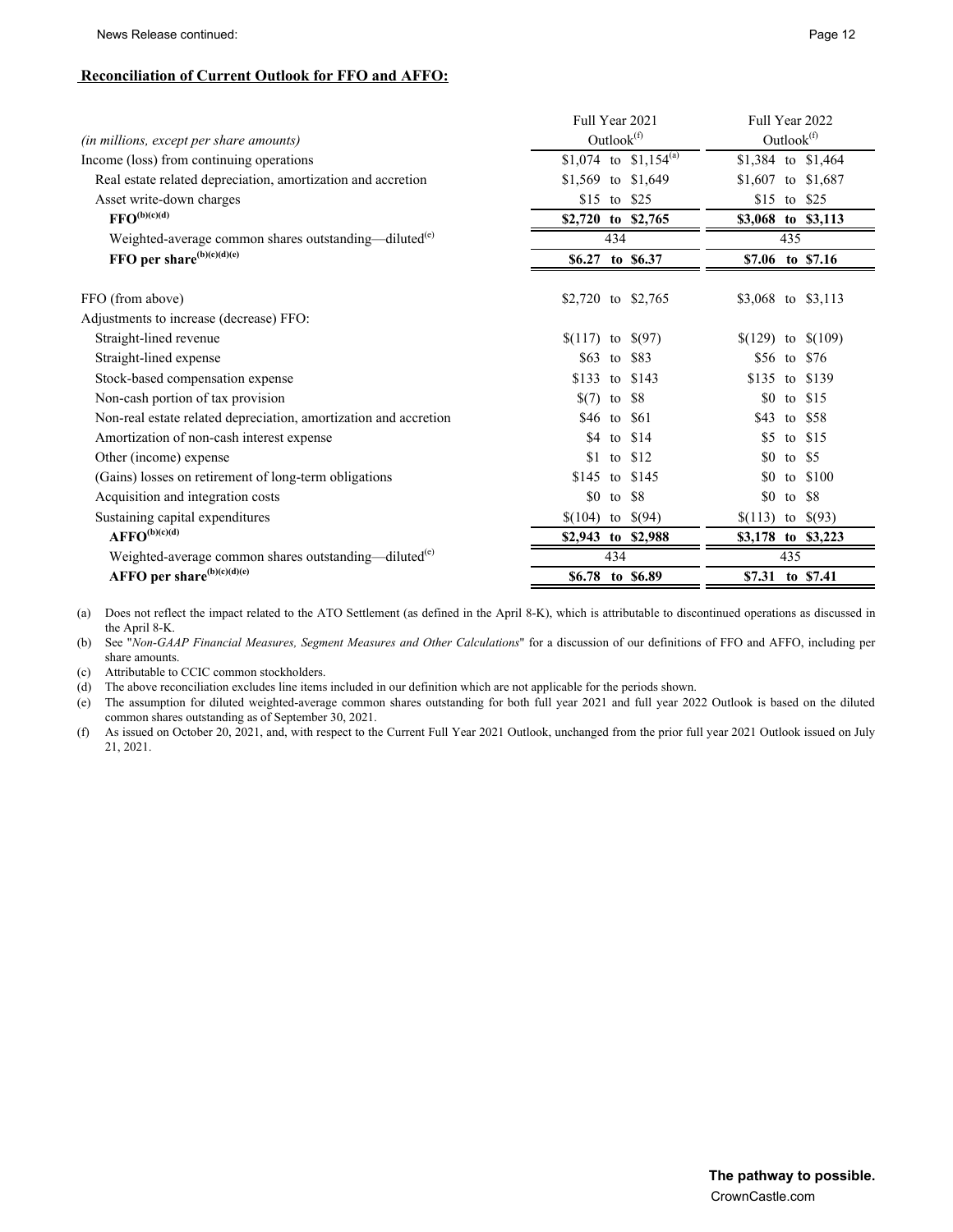#### **Reconciliation of Results Adjusted for Nontypical Items to As Reported Results:**

|                                                                              |   | Midpoint of<br><b>Current Full</b><br>Year<br>$2021^{(a)}$ |             | Full Year 2020                              |                                                    |             | Full Year 2021 Growth Rates<br>(Outlook at the Midpoint) |                                                    |
|------------------------------------------------------------------------------|---|------------------------------------------------------------|-------------|---------------------------------------------|----------------------------------------------------|-------------|----------------------------------------------------------|----------------------------------------------------|
| (dollars in millions, except per<br>share amounts)                           |   | Outlook                                                    | As Reported | Less: Impact<br>from<br>Nontypical<br>Items | Exclusive of<br>Impact from<br>Nontypical<br>Items | As Reported | Less: Impact<br>from<br>Nontypical<br>Items              | Exclusive of<br>Impact from<br>Nontypical<br>Items |
| Site rental revenues                                                         | S | 5,700                                                      | \$<br>5,320 |                                             | \$<br>5,320                                        | $7\%$       | $-$ %                                                    | $7\%$                                              |
| Income (loss) from continuing<br>operations <sup>(b)</sup>                   |   | (d)<br>1,114                                               | 1,056       | $(223)$ (e)                                 | 833                                                | $5\%$       | 29 % $($ e)                                              | $34\%$                                             |
| Income (loss) from continuing<br>operations per share-<br>$diluted^{(b)(c)}$ |   | $2.57$ <sup>(d)</sup>                                      | 2.35        | $(0.52)$ <sup>(e)</sup>                     | 1.83                                               | $9\%$       | 31 % $($ e)                                              | 40 $%$                                             |
| Adjusted EBITDA <sup>(b)</sup>                                               |   | 3,787                                                      | 3,706       | $(286)$ <sup>(f)</sup>                      | 3,420                                              | $2\%$       | 9 % $^{(f)}$                                             | $11\%$                                             |
| $AFFO^{(b)(c)}$                                                              |   | 2,966                                                      | 2,878       | $(286)$ <sup>(f)</sup>                      | 2,592                                              | $3\%$       | 11 % $^{(f)}$                                            | $14\%$                                             |
| AFFO per share $(b)(c)$                                                      | S | 6.83                                                       | \$<br>6.78  | $(0.68)$ <sup>(f)</sup>                     | 6.10                                               | $1\%$       | 11 % $^{(f)}$                                            | 12 %                                               |

(a) The Nontypical Items do not have a material impact on the full year 2021 Outlook, which previously contemplated the deployment of approximately 1,000 Sprint Corporation small cells, which were among the small cells that were cancelled by T-Mobile US, Inc. in the fourth quarter 2020, as described further in our press release dated January 27, 2021.

(b) See reconciliations herein for further information and reconciliation of non-GAAP financial measures to Income (loss) from continuing operations, as computed in accordance with GAAP.

(c) Attributable to CCIC common stockholders.

(d) Does not reflect the impact related to the ATO Settlement (as defined in the April 8-K), which is attributable to discontinued operations as discussed in the April 8-K.

(e) Impact from Nontypical Items on Income (loss) from continuing operations and Income (loss) from continuing operations per share—diluted included in the 2020 fourth quarter operating results is comprised of other operating income of \$362 million, offset by incremental operating expenses of \$76 million and associated asset write-downs of \$63 million.

(f) Impact from Nontypical Items on Adjusted EBITDA, AFFO and AFFO per share included in the 2020 fourth quarter operating results is comprised of other operating income of \$362 million, offset by incremental operating expenses of \$76 million.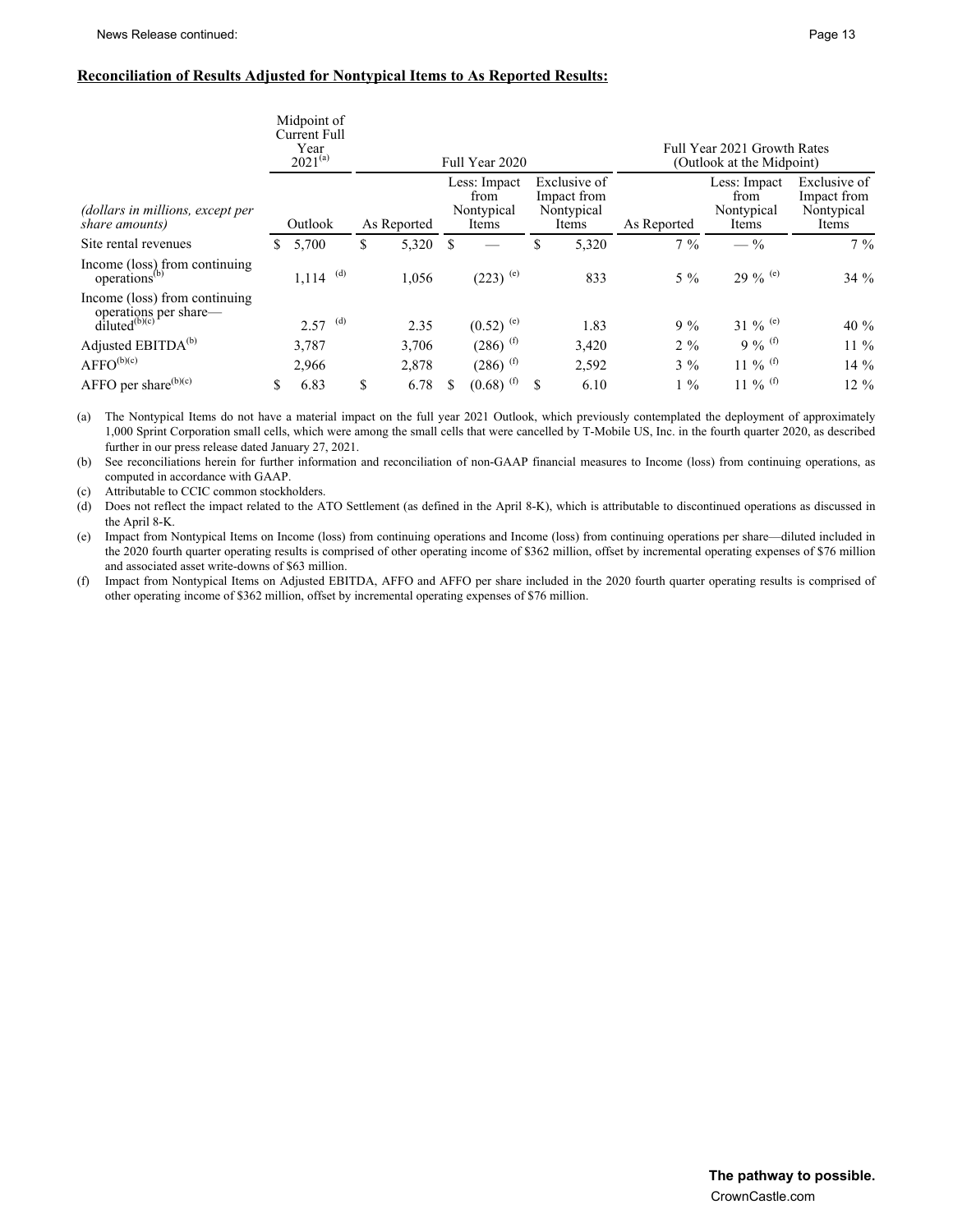#### **Components of changes in site rental revenues for the quarters ended September 30, 2021 and 2020:**

|                                                                                                                                       | Three Months Ended September 30, |         |    |       |  |  |  |
|---------------------------------------------------------------------------------------------------------------------------------------|----------------------------------|---------|----|-------|--|--|--|
| (dollars in millions)                                                                                                                 |                                  | 2021    |    | 2020  |  |  |  |
| Components of changes in site rental revenues: <sup>(a)</sup>                                                                         |                                  |         |    |       |  |  |  |
| Prior year site rental revenues exclusive of straight-lined revenues associated with fixed<br>$\overline{\text{escalators}}^{(b)(c)}$ | \$                               | 1,335   | \$ | 1,265 |  |  |  |
| New leasing activity <sup>(b)(c)</sup>                                                                                                |                                  | 98      |    | 93    |  |  |  |
| Escalators                                                                                                                            |                                  | 23      |    | 23    |  |  |  |
| Non-renewals                                                                                                                          |                                  | (44)    |    | (46)  |  |  |  |
| Organic Contribution to Site Rental Revenues <sup>(d)</sup>                                                                           |                                  | 77      |    | 70    |  |  |  |
| Impact from straight-lined revenues associated with fixed escalators                                                                  |                                  | 38      |    | 4     |  |  |  |
| Acquisitions <sup><math>(e)</math></sup>                                                                                              |                                  |         |    |       |  |  |  |
| Other                                                                                                                                 |                                  |         |    |       |  |  |  |
| Total GAAP site rental revenues                                                                                                       |                                  | 1,451   |    | 1.339 |  |  |  |
| Year-over-year changes in revenue:                                                                                                    |                                  |         |    |       |  |  |  |
| Reported GAAP site rental revenues                                                                                                    |                                  | $8.4\%$ |    |       |  |  |  |
| Organic Contribution to Site Rental Revenues <sup>(d)(f)</sup>                                                                        |                                  | 5.8 %   |    |       |  |  |  |

#### **Components of the changes in site rental revenues for full year 2021 and 2022 Outlooks:**

| (dollars in millions)                                                                                                                   | Current Full Year 2021<br>Outlook $^{(a)}$ | Current Full Year 2022<br>Outlook $^{(a)}$ |
|-----------------------------------------------------------------------------------------------------------------------------------------|--------------------------------------------|--------------------------------------------|
| Components of changes in site rental revenues: <sup>(b)</sup>                                                                           |                                            |                                            |
| Prior year site rental revenues exclusive of straight-lined revenues associated with<br>fixed escalators <sup><math>(c)(d)</math></sup> | \$5,298                                    | $$5,593^{(h)}$$                            |
| New leasing activity <sup>(c)(d)</sup>                                                                                                  | \$360 to \$390                             | \$335 to \$365                             |
| Escalators                                                                                                                              | \$90 to \$100                              | \$95 to \$105                              |
| Non-renewals                                                                                                                            | $$(180)$ to $$(160)$                       | $(195)$ to $(175)$                         |
| Organic Contribution to Site Rental Revenues <sup>(e)</sup>                                                                             | \$280 to \$320                             | \$245 to \$285                             |
| Impact from full year straight-lined revenues associated with fixed escalators                                                          | \$97 to \$117                              | \$109 to \$129                             |
| Acquisitions <sup>(f)</sup>                                                                                                             | $<\!\!55$                                  |                                            |
| Other                                                                                                                                   |                                            |                                            |
| Total GAAP site rental revenues                                                                                                         | \$5,677 to \$5,722                         | \$5,952 to \$5,997                         |
| Year-over-year changes in revenue:                                                                                                      |                                            |                                            |
| Reported GAAP site rental revenues <sup>(h)</sup>                                                                                       | 7.1%                                       | $4.8\%$                                    |
| Organic Contribution to Site Rental Revenues <sup>(e)(g)(h)</sup>                                                                       | 5.7%                                       | 4.7%                                       |

(a) As issued on October 20, 2021, and, with respect to the Current Full Year 2021 Outlook, unchanged from the prior full year 2021 Outlook issued on July 21, 2021.

(b) Additional information regarding Crown Castle's site rental revenues, including projected revenue from tenant licenses, straight-lined revenues and prepaid rent is available in Crown Castle's quarterly Supplemental Information Package posted in the Investors section of its website.

(c) Includes revenues from amortization of prepaid rent in accordance with GAAP.

(d) Includes revenues from the construction of new small cell nodes, exclusive of straight-lined revenues related to fixed escalators.

(e) See "*Non-GAAP Financial Measures, Segment Measures and Other Calculations*" herein.

(f) Represents the contribution from recent acquisitions. The financial impact of recent acquisitions is excluded from Organic Contribution to Site Rental Revenues until the one-year anniversary of the acquisition.

(g) Calculated as the percentage change from prior year site rental revenues, exclusive of straight-lined revenues associated with fixed escalations, compared to Organic Contribution to Site Rental Revenues for the current period.

(h) Calculated based on midpoint of respective full year outlook.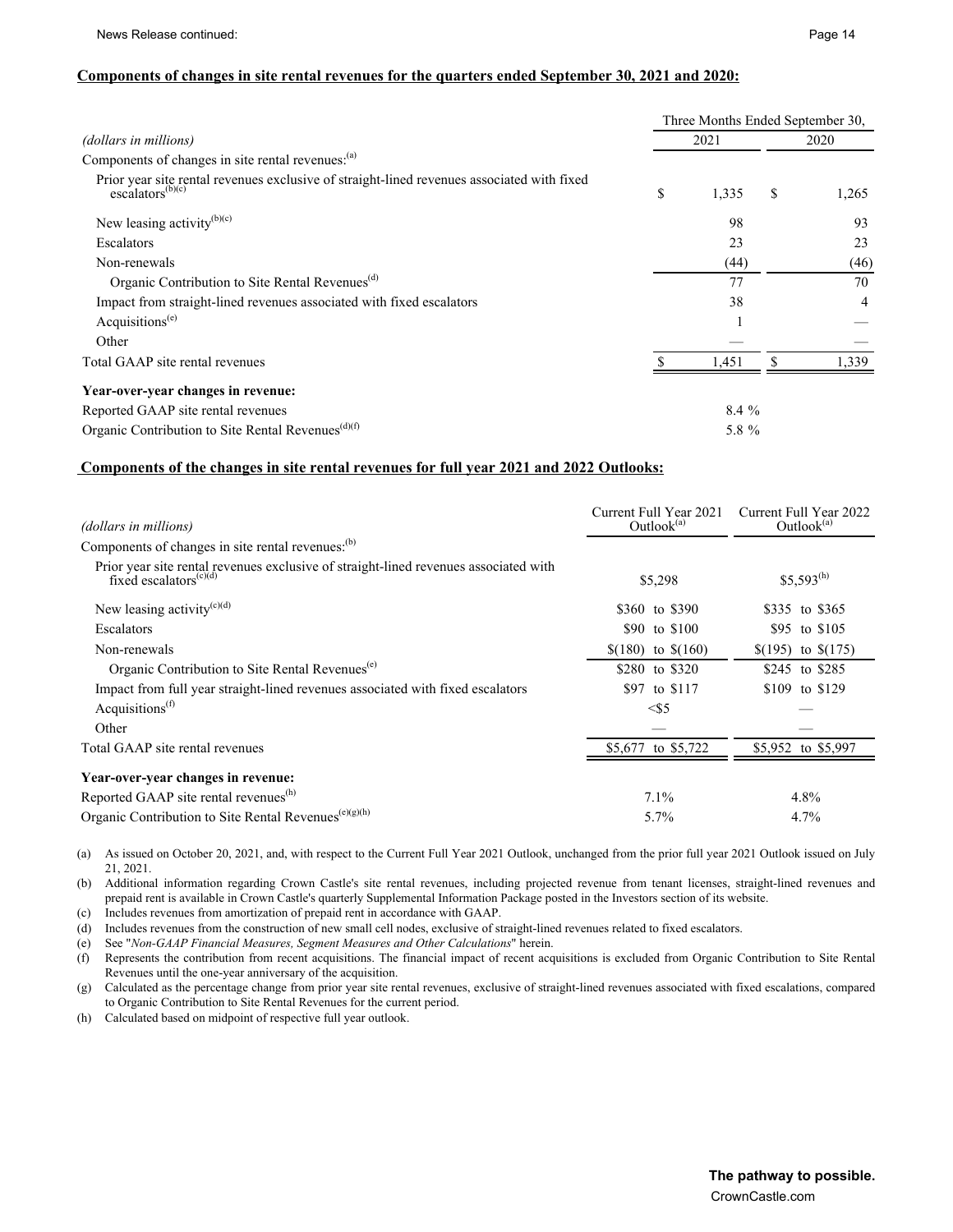#### **Components of Historical Interest Expense and Amortization of Deferred Financing Costs:**

|                                                                                 | For the Three Months Ended               |     |  |     |  |  |  |
|---------------------------------------------------------------------------------|------------------------------------------|-----|--|-----|--|--|--|
| <i>(in millions)</i>                                                            | September 30, 2021<br>September 30, 2020 |     |  |     |  |  |  |
| Interest expense on debt obligations                                            |                                          | 160 |  | 167 |  |  |  |
| Amortization of deferred financing costs and adjustments on long-term debt, net |                                          |     |  | 6   |  |  |  |
| Capitalized interest                                                            |                                          | (3) |  | (5) |  |  |  |
| Interest expense and amortization of deferred financing costs                   |                                          | 163 |  | 168 |  |  |  |

#### **Components of Current Outlook for Interest Expense and Amortization of Deferred Financing Costs:**

|                                                                                 | Full Year 2021   | Full Year 2022   |
|---------------------------------------------------------------------------------|------------------|------------------|
| (in millions)                                                                   | Outlook          | Outlook          |
| Interest expense on debt obligations                                            | \$638 to \$658   | \$617 to \$637   |
| Amortization of deferred financing costs and adjustments on long-term debt, net | \$21 to \$26     | \$25 to \$30     |
| Capitalized interest                                                            | $(17)$ to $(12)$ | $(20)$ to $(15)$ |
| Interest expense and amortization of deferred financing costs                   | \$633 to \$678   | \$615 to \$660   |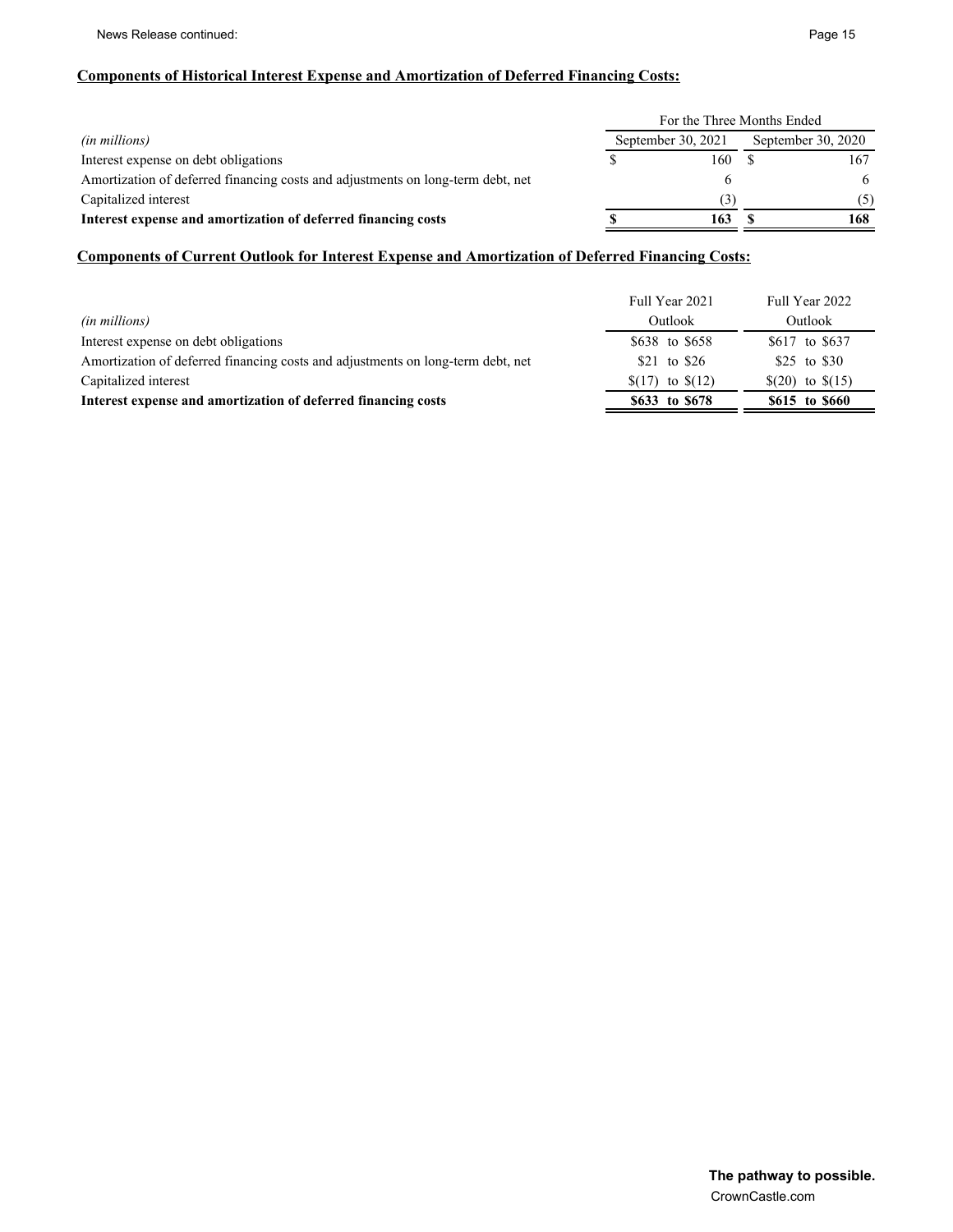#### **Debt balances and maturity dates as of September 30, 2021 are as follows:**

| $\mathbf{\hat{S}}$<br>542<br>3.849% Secured Notes<br>1,000<br>Apr. 2023<br>Secured Notes, Series 2009-1, Class A-2 <sup>(a)</sup><br>55<br>Aug. 2029<br>Tower Revenue Notes, Series 2018-1 <sup>(b)</sup><br>250<br><b>July 2043</b><br>Tower Revenue Notes, Series 2015-2 <sup>(b)</sup><br>700<br>May 2045<br>Tower Revenue Notes, Series 2018-2 <sup>(b)</sup><br>750<br><b>July 2048</b><br>Finance leases and other obligations<br>240<br>Various<br>$\mathsf{\$}$<br>2,995<br><b>Total secured debt</b><br>2016 Revolver $(c)$<br>June 2026<br>2016 Term Loan A<br>1,231<br>June 2026<br>Commercial Paper Notes <sup>(d)</sup><br>Oct. 2021<br>665<br>3.150% Senior Notes<br>750<br><b>July 2023</b><br>3.200% Senior Notes<br>750<br>Sept. 2024<br>500<br>1.350% Senior Notes<br><b>July 2025</b><br>4.450% Senior Notes<br>900<br>Feb. 2026<br>750<br>3.700% Senior Notes<br>June 2026<br>1.050% Senior Notes<br>1,000<br><b>July 2026</b><br>500<br>4.000% Senior Notes<br>Mar. 2027<br>1,000<br>3.650% Senior Notes<br>Sept. 2027<br>3.800% Senior Notes<br>1,000<br>Feb. 2028<br>600<br>4.300% Senior Notes<br>Feb. 2029<br>3.100% Senior Notes<br>550<br>Nov. 2029<br>750<br>3.300% Senior Notes<br><b>July 2030</b><br>1,100<br>2.250% Senior Notes<br>Jan. 2031<br>2.100% Senior Notes<br>1,000<br>Apr. 2031<br>750<br><b>July 2031</b><br>2.900% Senior Notes<br>1,250<br>Apr. 2041<br>4.750% Senior Notes<br>350<br>May 2047<br>5.200% Senior Notes<br>400<br>Feb. 2049<br>4.000% Senior Notes<br>350<br>Nov. 2049<br>4.150% Senior Notes<br>500<br><b>July 2050</b><br>3.250% Senior Notes<br>900<br>Jan. 2051<br>$rac{s}{s}$<br>17,546<br><b>Total unsecured debt</b><br>19,999<br><b>Total net debt</b> | (in millions)                              | Face Value |  |  |  |  |
|----------------------------------------------------------------------------------------------------------------------------------------------------------------------------------------------------------------------------------------------------------------------------------------------------------------------------------------------------------------------------------------------------------------------------------------------------------------------------------------------------------------------------------------------------------------------------------------------------------------------------------------------------------------------------------------------------------------------------------------------------------------------------------------------------------------------------------------------------------------------------------------------------------------------------------------------------------------------------------------------------------------------------------------------------------------------------------------------------------------------------------------------------------------------------------------------------------------------------------------------------------------------------------------------------------------------------------------------------------------------------------------------------------------------------------------------------------------------------------------------------------------------------------------------------------------------------------------------------------------------------------------------------------------------------------------------------------------------------|--------------------------------------------|------------|--|--|--|--|
|                                                                                                                                                                                                                                                                                                                                                                                                                                                                                                                                                                                                                                                                                                                                                                                                                                                                                                                                                                                                                                                                                                                                                                                                                                                                                                                                                                                                                                                                                                                                                                                                                                                                                                                            | Cash, cash equivalents and restricted cash |            |  |  |  |  |
|                                                                                                                                                                                                                                                                                                                                                                                                                                                                                                                                                                                                                                                                                                                                                                                                                                                                                                                                                                                                                                                                                                                                                                                                                                                                                                                                                                                                                                                                                                                                                                                                                                                                                                                            |                                            |            |  |  |  |  |
|                                                                                                                                                                                                                                                                                                                                                                                                                                                                                                                                                                                                                                                                                                                                                                                                                                                                                                                                                                                                                                                                                                                                                                                                                                                                                                                                                                                                                                                                                                                                                                                                                                                                                                                            |                                            |            |  |  |  |  |
|                                                                                                                                                                                                                                                                                                                                                                                                                                                                                                                                                                                                                                                                                                                                                                                                                                                                                                                                                                                                                                                                                                                                                                                                                                                                                                                                                                                                                                                                                                                                                                                                                                                                                                                            |                                            |            |  |  |  |  |
|                                                                                                                                                                                                                                                                                                                                                                                                                                                                                                                                                                                                                                                                                                                                                                                                                                                                                                                                                                                                                                                                                                                                                                                                                                                                                                                                                                                                                                                                                                                                                                                                                                                                                                                            |                                            |            |  |  |  |  |
|                                                                                                                                                                                                                                                                                                                                                                                                                                                                                                                                                                                                                                                                                                                                                                                                                                                                                                                                                                                                                                                                                                                                                                                                                                                                                                                                                                                                                                                                                                                                                                                                                                                                                                                            |                                            |            |  |  |  |  |
|                                                                                                                                                                                                                                                                                                                                                                                                                                                                                                                                                                                                                                                                                                                                                                                                                                                                                                                                                                                                                                                                                                                                                                                                                                                                                                                                                                                                                                                                                                                                                                                                                                                                                                                            |                                            |            |  |  |  |  |
|                                                                                                                                                                                                                                                                                                                                                                                                                                                                                                                                                                                                                                                                                                                                                                                                                                                                                                                                                                                                                                                                                                                                                                                                                                                                                                                                                                                                                                                                                                                                                                                                                                                                                                                            |                                            |            |  |  |  |  |
|                                                                                                                                                                                                                                                                                                                                                                                                                                                                                                                                                                                                                                                                                                                                                                                                                                                                                                                                                                                                                                                                                                                                                                                                                                                                                                                                                                                                                                                                                                                                                                                                                                                                                                                            |                                            |            |  |  |  |  |
|                                                                                                                                                                                                                                                                                                                                                                                                                                                                                                                                                                                                                                                                                                                                                                                                                                                                                                                                                                                                                                                                                                                                                                                                                                                                                                                                                                                                                                                                                                                                                                                                                                                                                                                            |                                            |            |  |  |  |  |
|                                                                                                                                                                                                                                                                                                                                                                                                                                                                                                                                                                                                                                                                                                                                                                                                                                                                                                                                                                                                                                                                                                                                                                                                                                                                                                                                                                                                                                                                                                                                                                                                                                                                                                                            |                                            |            |  |  |  |  |
|                                                                                                                                                                                                                                                                                                                                                                                                                                                                                                                                                                                                                                                                                                                                                                                                                                                                                                                                                                                                                                                                                                                                                                                                                                                                                                                                                                                                                                                                                                                                                                                                                                                                                                                            |                                            |            |  |  |  |  |
|                                                                                                                                                                                                                                                                                                                                                                                                                                                                                                                                                                                                                                                                                                                                                                                                                                                                                                                                                                                                                                                                                                                                                                                                                                                                                                                                                                                                                                                                                                                                                                                                                                                                                                                            |                                            |            |  |  |  |  |
|                                                                                                                                                                                                                                                                                                                                                                                                                                                                                                                                                                                                                                                                                                                                                                                                                                                                                                                                                                                                                                                                                                                                                                                                                                                                                                                                                                                                                                                                                                                                                                                                                                                                                                                            |                                            |            |  |  |  |  |
|                                                                                                                                                                                                                                                                                                                                                                                                                                                                                                                                                                                                                                                                                                                                                                                                                                                                                                                                                                                                                                                                                                                                                                                                                                                                                                                                                                                                                                                                                                                                                                                                                                                                                                                            |                                            |            |  |  |  |  |
|                                                                                                                                                                                                                                                                                                                                                                                                                                                                                                                                                                                                                                                                                                                                                                                                                                                                                                                                                                                                                                                                                                                                                                                                                                                                                                                                                                                                                                                                                                                                                                                                                                                                                                                            |                                            |            |  |  |  |  |
|                                                                                                                                                                                                                                                                                                                                                                                                                                                                                                                                                                                                                                                                                                                                                                                                                                                                                                                                                                                                                                                                                                                                                                                                                                                                                                                                                                                                                                                                                                                                                                                                                                                                                                                            |                                            |            |  |  |  |  |
|                                                                                                                                                                                                                                                                                                                                                                                                                                                                                                                                                                                                                                                                                                                                                                                                                                                                                                                                                                                                                                                                                                                                                                                                                                                                                                                                                                                                                                                                                                                                                                                                                                                                                                                            |                                            |            |  |  |  |  |
|                                                                                                                                                                                                                                                                                                                                                                                                                                                                                                                                                                                                                                                                                                                                                                                                                                                                                                                                                                                                                                                                                                                                                                                                                                                                                                                                                                                                                                                                                                                                                                                                                                                                                                                            |                                            |            |  |  |  |  |
|                                                                                                                                                                                                                                                                                                                                                                                                                                                                                                                                                                                                                                                                                                                                                                                                                                                                                                                                                                                                                                                                                                                                                                                                                                                                                                                                                                                                                                                                                                                                                                                                                                                                                                                            |                                            |            |  |  |  |  |
|                                                                                                                                                                                                                                                                                                                                                                                                                                                                                                                                                                                                                                                                                                                                                                                                                                                                                                                                                                                                                                                                                                                                                                                                                                                                                                                                                                                                                                                                                                                                                                                                                                                                                                                            |                                            |            |  |  |  |  |
|                                                                                                                                                                                                                                                                                                                                                                                                                                                                                                                                                                                                                                                                                                                                                                                                                                                                                                                                                                                                                                                                                                                                                                                                                                                                                                                                                                                                                                                                                                                                                                                                                                                                                                                            |                                            |            |  |  |  |  |
|                                                                                                                                                                                                                                                                                                                                                                                                                                                                                                                                                                                                                                                                                                                                                                                                                                                                                                                                                                                                                                                                                                                                                                                                                                                                                                                                                                                                                                                                                                                                                                                                                                                                                                                            |                                            |            |  |  |  |  |
|                                                                                                                                                                                                                                                                                                                                                                                                                                                                                                                                                                                                                                                                                                                                                                                                                                                                                                                                                                                                                                                                                                                                                                                                                                                                                                                                                                                                                                                                                                                                                                                                                                                                                                                            |                                            |            |  |  |  |  |
|                                                                                                                                                                                                                                                                                                                                                                                                                                                                                                                                                                                                                                                                                                                                                                                                                                                                                                                                                                                                                                                                                                                                                                                                                                                                                                                                                                                                                                                                                                                                                                                                                                                                                                                            |                                            |            |  |  |  |  |
|                                                                                                                                                                                                                                                                                                                                                                                                                                                                                                                                                                                                                                                                                                                                                                                                                                                                                                                                                                                                                                                                                                                                                                                                                                                                                                                                                                                                                                                                                                                                                                                                                                                                                                                            | 2.500% Senior Notes                        |            |  |  |  |  |
|                                                                                                                                                                                                                                                                                                                                                                                                                                                                                                                                                                                                                                                                                                                                                                                                                                                                                                                                                                                                                                                                                                                                                                                                                                                                                                                                                                                                                                                                                                                                                                                                                                                                                                                            |                                            |            |  |  |  |  |
|                                                                                                                                                                                                                                                                                                                                                                                                                                                                                                                                                                                                                                                                                                                                                                                                                                                                                                                                                                                                                                                                                                                                                                                                                                                                                                                                                                                                                                                                                                                                                                                                                                                                                                                            |                                            |            |  |  |  |  |
|                                                                                                                                                                                                                                                                                                                                                                                                                                                                                                                                                                                                                                                                                                                                                                                                                                                                                                                                                                                                                                                                                                                                                                                                                                                                                                                                                                                                                                                                                                                                                                                                                                                                                                                            |                                            |            |  |  |  |  |
|                                                                                                                                                                                                                                                                                                                                                                                                                                                                                                                                                                                                                                                                                                                                                                                                                                                                                                                                                                                                                                                                                                                                                                                                                                                                                                                                                                                                                                                                                                                                                                                                                                                                                                                            |                                            |            |  |  |  |  |
|                                                                                                                                                                                                                                                                                                                                                                                                                                                                                                                                                                                                                                                                                                                                                                                                                                                                                                                                                                                                                                                                                                                                                                                                                                                                                                                                                                                                                                                                                                                                                                                                                                                                                                                            |                                            |            |  |  |  |  |
|                                                                                                                                                                                                                                                                                                                                                                                                                                                                                                                                                                                                                                                                                                                                                                                                                                                                                                                                                                                                                                                                                                                                                                                                                                                                                                                                                                                                                                                                                                                                                                                                                                                                                                                            |                                            |            |  |  |  |  |
|                                                                                                                                                                                                                                                                                                                                                                                                                                                                                                                                                                                                                                                                                                                                                                                                                                                                                                                                                                                                                                                                                                                                                                                                                                                                                                                                                                                                                                                                                                                                                                                                                                                                                                                            |                                            |            |  |  |  |  |
|                                                                                                                                                                                                                                                                                                                                                                                                                                                                                                                                                                                                                                                                                                                                                                                                                                                                                                                                                                                                                                                                                                                                                                                                                                                                                                                                                                                                                                                                                                                                                                                                                                                                                                                            |                                            |            |  |  |  |  |

(a) The Senior Secured Notes, 2009-1, Class A-2 principal amortizes over a period ending in August 2029.

(b) If the respective series of such debt is not paid in full on or prior to an applicable anticipated repayment date, then the Excess Cash Flow (as defined in the indenture) of the issuers of such notes will be used to repay principal of the applicable series, and additional interest (of an additional approximately 5% per annum) will accrue on the respective series. The Senior Secured Tower Revenue Notes 2015-2 have an anticipated repayment date in 2025. The Senior Secured Tower Revenue Notes, 2018-1 and 2018-2 have anticipated repayment dates in 2023 and 2028, respectively. Notes are prepayable at par if voluntarily repaid within certain repayment windows (typically twelve to eighteen months or less prior to maturity); earlier prepayment may require additional consideration.

(c) As of September 30, 2021, the undrawn availability under the \$5.0 billion 2016 Revolver was \$5.0 billion.

(d) As of September 30, 2021, the Company had \$335 million available for issuance under the \$1.0 billion unsecured commercial paper program ("CP Program"). The maturities of the Commercial Paper Notes, when outstanding, may vary but may not exceed 397 days from the date of issue.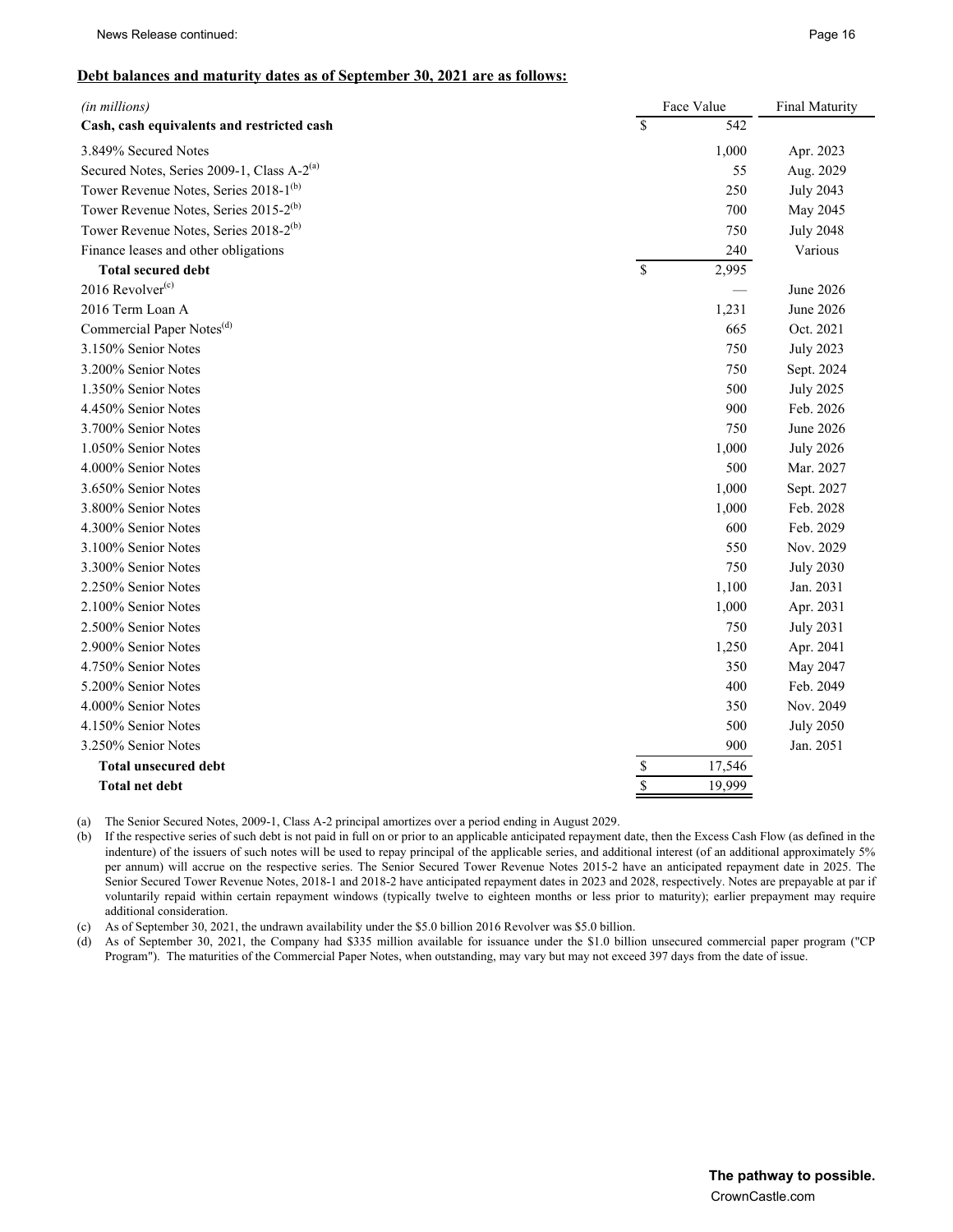### **Net Debt to Last Quarter Annualized Adjusted EBITDA is computed as follows:**

| (dollars in millions)                                         | For the Three Months<br>Ended September 30, 2021 |
|---------------------------------------------------------------|--------------------------------------------------|
| Total face value of debt                                      | 20.541                                           |
| Less: Ending cash, cash equivalents and restricted cash       | 542                                              |
| <b>Total Net Debt</b>                                         | 19.999                                           |
| Adjusted EBITDA for the three months ended September 30, 2021 | 976                                              |
| Last quarter annualized Adjusted EBITDA                       | 3,904                                            |
| <b>Net Debt to Last Quarter Annualized Adjusted EBITDA</b>    | 5.1 x                                            |

## **Components of Capital Expenditures:(a)**

|                                                                          | For the Three Months Ended               |        |  |             |        |           |       |        |        |       |       |
|--------------------------------------------------------------------------|------------------------------------------|--------|--|-------------|--------|-----------|-------|--------|--------|-------|-------|
| (in millions)                                                            | September 30, 2021<br>September 30, 2020 |        |  |             |        |           |       |        |        |       |       |
|                                                                          |                                          | Towers |  | Fiber       | Other  | Total     |       | Towers | Fiber  | Other | Total |
| Discretionary:                                                           |                                          |        |  |             |        |           |       |        |        |       |       |
| Purchases of land interests                                              | S                                        | 11S    |  | $-$ \$      | $-$ \$ |           | 11 \$ | 12 S   | $-$ \$ |       | 12    |
| Communications infrastructure<br>improvements and other capital projects |                                          | 31     |  | 217         |        | 251       |       | 61     | 274    | 10    | 345   |
| Sustaining                                                               |                                          | 4      |  | 12          |        | 21        |       |        | 13     | 4     | 20    |
| Total                                                                    |                                          | 46     |  | 229<br>- \$ | 8      | 283<br>-S |       | 76     | 287    | 14    | 377   |

|                                                                          | For the Nine Months Ended                |        |  |       |  |        |     |       |  |        |       |       |  |       |
|--------------------------------------------------------------------------|------------------------------------------|--------|--|-------|--|--------|-----|-------|--|--------|-------|-------|--|-------|
| (in millions)                                                            | September 30, 2021<br>September 30, 2020 |        |  |       |  |        |     |       |  |        |       |       |  |       |
|                                                                          |                                          | Towers |  | Fiber |  | Other  |     | Total |  | Towers | Fiber | Other |  | Total |
| Discretionary:                                                           |                                          |        |  |       |  |        |     |       |  |        |       |       |  |       |
| Purchases of land interests                                              | \$                                       | 46 \$  |  |       |  | $-$ \$ |     | 46 S  |  | 41 \$  |       |       |  | 41    |
| Communications infrastructure<br>improvements and other capital projects |                                          | 104    |  | 666   |  | 20     |     | 790   |  | 220    | 888   | 25    |  | 1,133 |
| Sustaining                                                               |                                          | 10     |  | 35    |  | 11     |     | 56    |  | 11     | 38    | 15    |  | 64    |
| Total                                                                    |                                          | 160    |  | 701   |  | 31     | - S | 892   |  | 272 \$ | 926 S | 40    |  | 1.238 |

(a) See *"Non-GAAP Financial Measures, Segment Measures and Other Calculations"* for further discussion of our components of capital expenditures.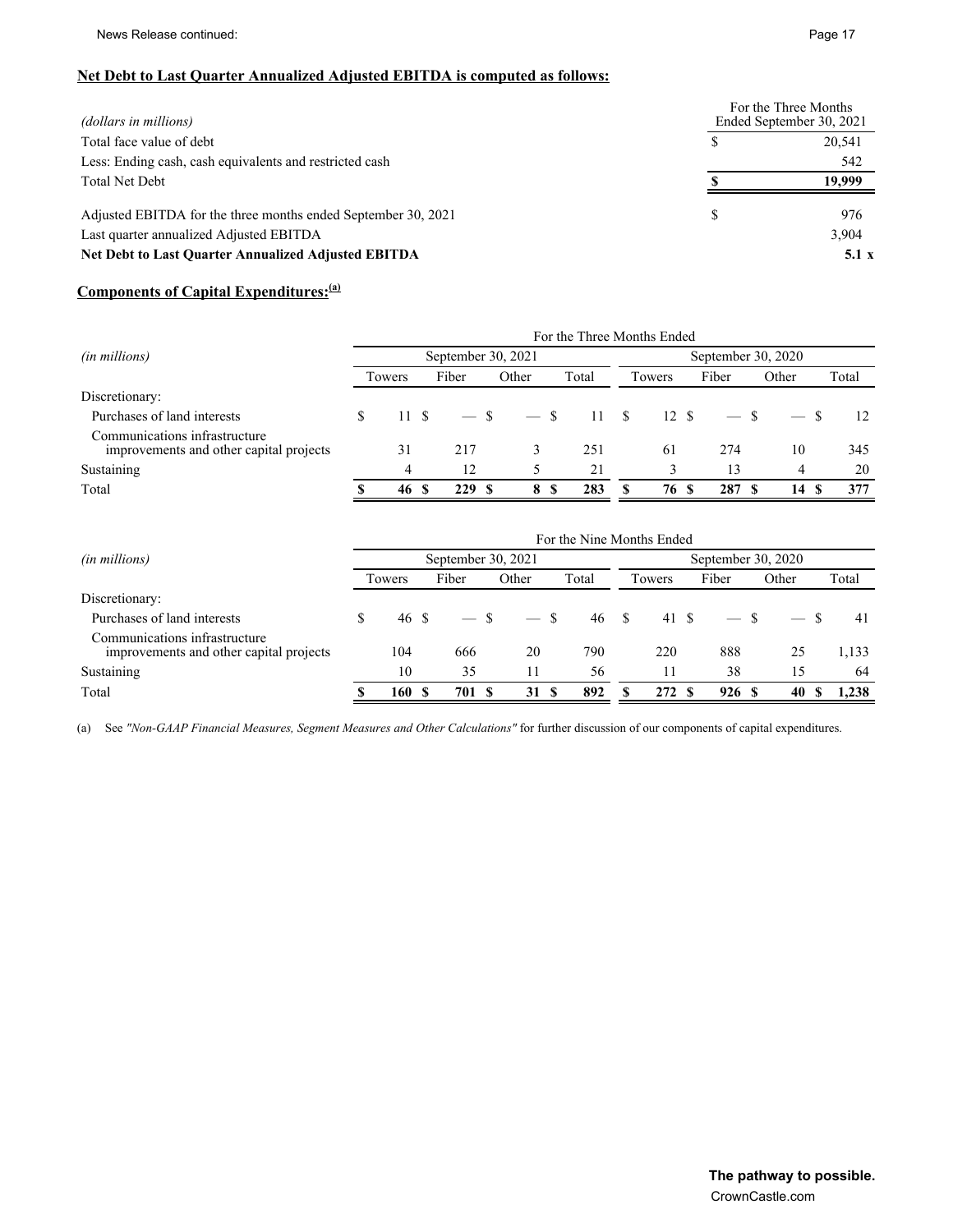#### **Cautionary Language Regarding Forward-Looking Statements**

This news release contains forward-looking statements and information that are based on our management's current expectations as of the date of this news release. Statements that are not historical facts are hereby identified as forward-looking statements. In addition, words such as "estimate," "see," "anticipate," "project," "plan," "intend," "believe," "expect," "likely," "predicted," "positioned," "continue," "target," "focus," and any variations of these words and similar expressions are intended to identify forward-looking statements. Such statements include our full year 2021 and 2022 Outlook and plans, projections, and estimates regarding (1) potential benefits, growth, returns, capabilities, opportunities and shareholder value which may be derived from our business, strategy, risk profile, assets and customer solutions, investments, acquisitions and dividends, (2) our business, strategy, strategic position, business model and capabilities and the strength thereof, (3) 5G deployment in the United States and our customers' strategy and plans with respect thereto and demand for our assets and solutions created by such deployment and our customers' strategy and plans, (4) our long-and short-term prospects and the trends, events and industry activities impacting our business, (5) opportunities we see to deliver value to our shareholders, (6) our dividends (including timing of payment thereof), dividend targets, dividend payout ratio, and our long- and short-term dividend (including on a per share basis) growth rate (including compound annual growth rate), and its driving factors, (7) debt maturities, (8) cash flows, including growth thereof, (9) leasing environment (including with respect to tower application volumes) and the leasing activity we see in our business, and benefits and opportunities created thereby, (10) tenant non-renewals, including the impact and timing thereof, (11) capital expenditures, including sustaining and discretionary capital expenditures, the timing thereof and any benefits that may result therefrom, (12) revenues and growth thereof and benefits derived therefrom, (13) the recurrence and impact of Nontypical Items, (14) Income (loss) from continuing operations (including on a per share basis and as adjusted for Nontypical Items), (15) Adjusted EBITDA (including as adjusted for Nontypical Items), including components thereof and growth thereof, (16) costs and expenses, including interest expense and amortization of deferred financing costs, (17) FFO (including on a per share basis) and growth thereof, (18) AFFO (including on a per share basis and as adjusted for Nontypical Items) and its components and growth (including with respect to compound annual growth rate) thereof and corresponding driving factors, (19) Organic Contribution to Site Rental Revenues and its components, including growth thereof and contributions therefrom, (20) our weighted-average common shares outstanding (including on a diluted basis) and growth thereof, (21) site rental revenues, and the growth thereof, (22) annual small cell deployment, (23) fiber solutions growth, (24) prepaid rent, including the additions and the amortization and growth thereof, (25) our carbon neutral goal and plans related thereto, (26) demand for data and connectivity, (27) impact from T-Mobile and Sprint network consolidation, (28) strength of our balance sheet and (29) the utility of certain financial measures, including non-GAAP financial measures. All future dividends are subject to declaration by our board of directors.

Such forward-looking statements are subject to certain risks, uncertainties and assumptions, including prevailing market conditions and the following:

- Our business depends on the demand for our communications infrastructure, driven primarily by demand for data, and we may be adversely affected by any slowdown in such demand. Additionally, a reduction in the amount or change in the mix of network investment by our tenants may materially and adversely affect our business (including reducing demand for our communications infrastructure or services).
- A substantial portion of our revenues is derived from a small number of tenants, and the loss, consolidation or financial instability of any of such tenants may materially decrease revenues or reduce demand for our communications infrastructure and services.
- The expansion or development of our business, including through acquisitions, increased product offerings or other strategic growth opportunities, may cause disruptions in our business, which may have an adverse effect on our business, operations or financial results.
- Our Fiber segment has expanded rapidly, and the Fiber business model contains certain differences from our Towers business model, resulting in different operational risks. If we do not successfully operate our Fiber business model or identify or manage the related operational risks, such operations may produce results that are lower than anticipated.
- Failure to timely, efficiently and safely execute on our construction projects could adversely affect our business.
- Our substantial level of indebtedness could adversely affect our ability to react to changes in our business, and the terms of our debt instruments limit our ability to take a number of actions that our management might otherwise believe to be in our best interests. In addition, if we fail to comply with our covenants, our debt could be accelerated.
- We have a substantial amount of indebtedness. In the event we do not repay or refinance such indebtedness, we could face substantial liquidity issues and might be required to issue equity securities or securities convertible into equity securities, or sell some of our assets to meet our debt payment obligations.
- Sales or issuances of a substantial number of shares of our common stock or securities convertible into shares of our common stock may adversely affect the market price of our common stock.
- As a result of competition in our industry, we may find it more difficult to negotiate favorable rates on our new or renewing tenant contracts.
- New technologies may reduce demand for our communications infrastructure or negatively impact our revenues.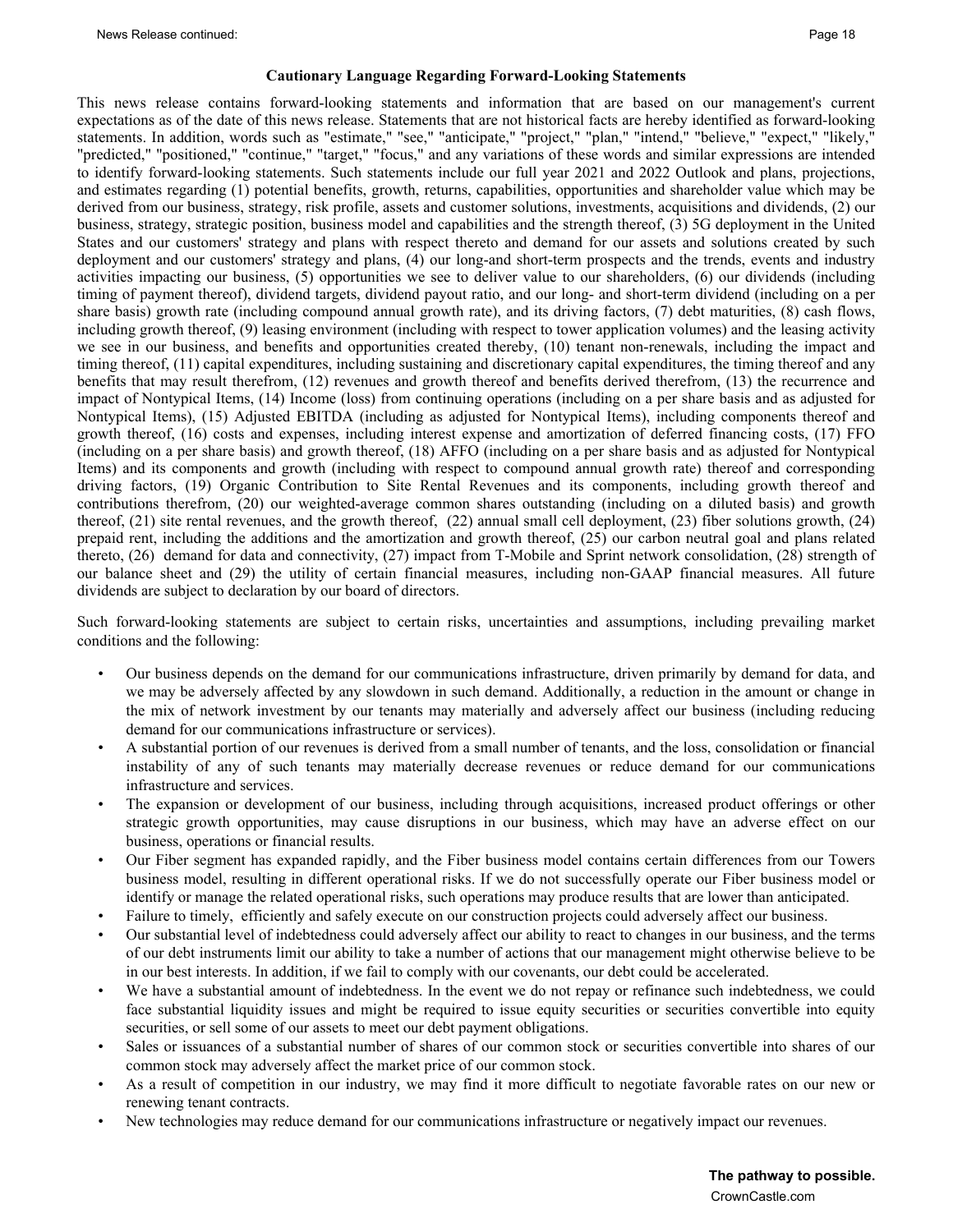- Our services business has historically experienced significant volatility in demand, which reduces the predictability of our results.
- The restatement of our previously issued financial statements, the errors that resulted in such restatement, the material weakness that was previously identified in our internal control over financial reporting and the determination that our internal control over financial reporting and disclosure controls and procedures were not effective, could result in loss of investor confidence, shareholder litigation or governmental proceedings or investigations, any of which could cause the market value of our common stock or debt securities to decline or impact our ability to access the capital markets.
- New wireless technologies may not deploy or be adopted by tenants as rapidly or in the manner projected.
- If we fail to comply with laws or regulations which regulate our business and which may change at any time, we may be fined or even lose our right to conduct some of our business.
- If radio frequency emissions from wireless handsets or equipment on our communications infrastructure are demonstrated to cause negative health effects, potential future claims could adversely affect our operations, costs or revenues.
- Certain provisions of our restated certificate of incorporation, amended and restated by-laws and operative agreements, and domestic and international competition laws may make it more difficult for a third party to acquire control of us or for us to acquire control of a third party, even if such a change in control would be beneficial to our stockholders.
- We may be vulnerable to security breaches or other unforeseen events that could adversely affect our operations, business, and reputation.
- Future dividend payments to our stockholders will reduce the availability of our cash on hand available to fund future discretionary investments, and may result in a need to incur indebtedness or issue equity securities to fund growth opportunities. In such event, the then current economic, credit market or equity market conditions will impact the availability or cost of such financing, which may hinder our ability to grow our per share results of operations.
- Remaining qualified to be taxed as a REIT involves highly technical and complex provisions of the U.S. Internal Revenue Code. Failure to remain qualified as a REIT would result in our inability to deduct dividends to stockholders when computing our taxable income, which would reduce our available cash.
- Complying with REIT requirements, including the 90% distribution requirement, may limit our flexibility or cause us to forgo otherwise attractive opportunities, including certain discretionary investments and potential financing alternatives.
- REIT related ownership limitations and transfer restrictions may prevent or restrict certain transfers of our capital stock.
- The impact of COVID-19 and related risks could materially affect our financial position, results of operations and cash flows.

Should one or more of these or other risks or uncertainties materialize, or should underlying assumptions prove incorrect, actual results may vary materially from those expected. More information about potential risk factors which could affect our results is included in our filings with the SEC. Our filings with the SEC are available through the SEC website at www.sec.gov or through our investor relations website at investor.crowncastle.com. We use our investor relations website to disclose information about us that may be deemed to be material. We encourage investors, the media and others interested in us to visit our investor relations website from time to time to review up-to-date information or to sign up for e-mail alerts to be notified when new or updated information is posted on the site.

As used in this release, the term "including," and any variation thereof, means "including without limitation."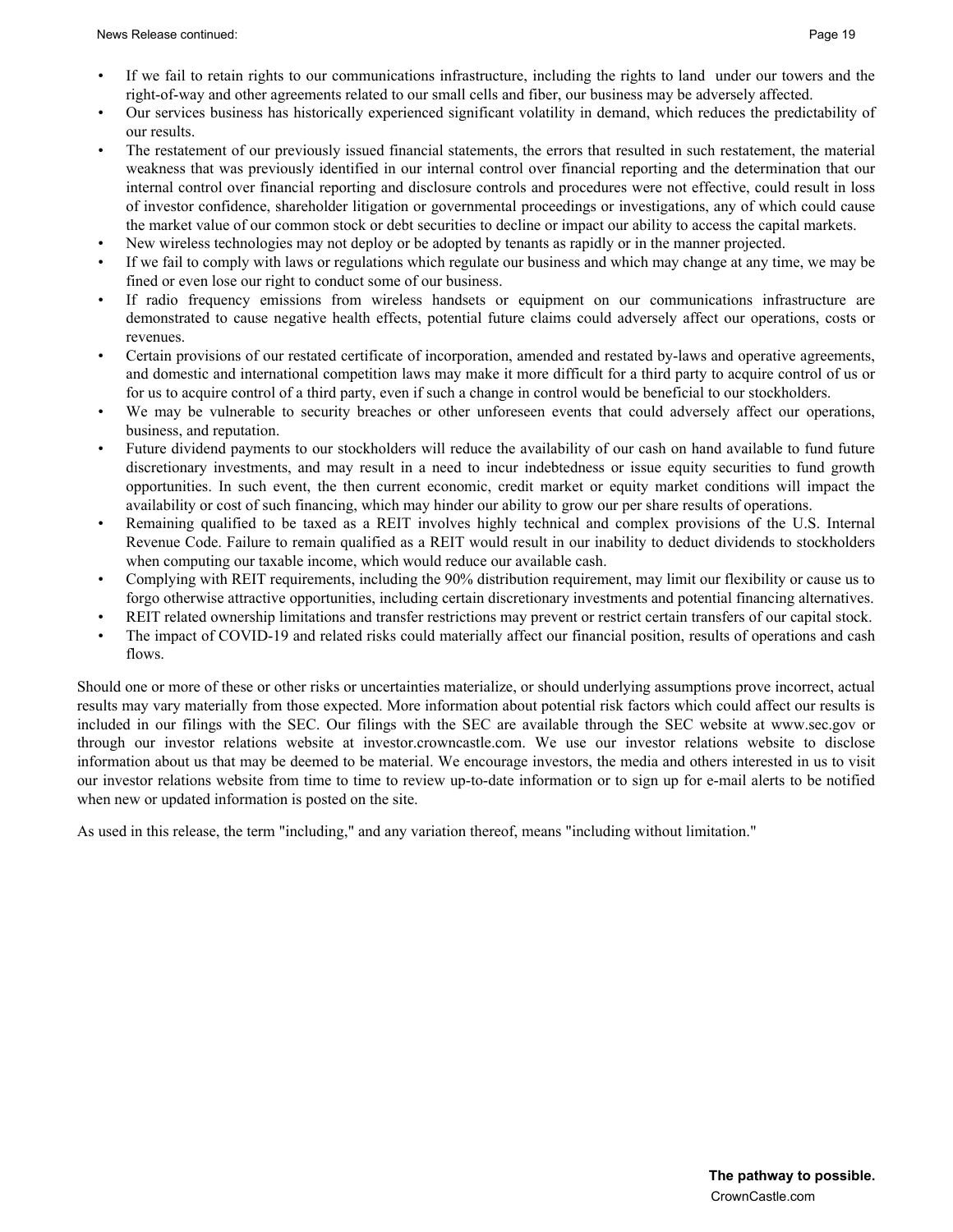

**CONDENSED CONSOLIDATED BALANCE SHEET (UNAUDITED)** (Amounts in millions, except par values)

| <b>ASSETS</b><br>Current assets:<br>\$<br><sup>\$</sup><br>Cash and cash equivalents<br>357<br>232<br>180<br>144<br>Restricted cash<br>493<br>431<br>Receivables, net<br>95<br>120<br>Prepaid expenses<br>182<br>202<br>Other current assets<br>1,332<br>1,104<br>Total current assets<br>Deferred site rental receivables<br>1,516<br>1,408<br>15,174<br>15,162<br>Property and equipment, net<br>6,659<br>6,464<br>Operating lease right-of-use assets<br>Goodwill<br>10,078<br>10,078<br>Other intangible assets, net<br>4,115<br>4,433<br>130<br>Other assets, net<br>119<br>Total assets<br>39,004<br>38,768<br>\$<br>\$<br><b>LIABILITIES AND EQUITY</b><br>Current liabilities:<br>\$<br>$\mathbf S$<br>231<br>230<br>Accounts payable<br>141<br>199<br>Accrued interest<br>Deferred revenues<br>822<br>704<br>Other accrued liabilities<br>376<br>378<br>72<br>129<br>Current maturities of debt and other obligations<br>Current portion of operating lease liabilities<br>345<br>329<br>1,987<br>1,969<br>Total current liabilities<br>20,293<br>Debt and other long-term obligations<br>19,151<br>Operating lease liabilities<br>6,000<br>5,808<br>Other long-term liabilities<br>2,208<br>2,379<br><b>Total liabilities</b><br>30,488<br>29,307<br>Commitments and contingencies<br>CCIC stockholders' equity:<br>Common stock, \$0.01 par value; 600 shares authorized; shares issued and outstanding: September 30, 2021—<br>$\overline{4}$<br>432 and December 31, 2020–431<br>$\overline{4}$<br>17,982<br>17,933<br>Additional paid-in capital<br>(3)<br>Accumulated other comprehensive income (loss)<br>(4)<br>Dividends/distributions in excess of earnings<br>(9, 467)<br>(8, 472)<br>8,516<br>9,461<br>Total equity<br>$\mathbb S$<br>39,004<br>S<br>38,768<br>Total liabilities and equity |  | September 30,<br>2021 | December 31,<br>2020 |
|------------------------------------------------------------------------------------------------------------------------------------------------------------------------------------------------------------------------------------------------------------------------------------------------------------------------------------------------------------------------------------------------------------------------------------------------------------------------------------------------------------------------------------------------------------------------------------------------------------------------------------------------------------------------------------------------------------------------------------------------------------------------------------------------------------------------------------------------------------------------------------------------------------------------------------------------------------------------------------------------------------------------------------------------------------------------------------------------------------------------------------------------------------------------------------------------------------------------------------------------------------------------------------------------------------------------------------------------------------------------------------------------------------------------------------------------------------------------------------------------------------------------------------------------------------------------------------------------------------------------------------------------------------------------------------------------------------------------------------------------------------------------------------------------------------------|--|-----------------------|----------------------|
|                                                                                                                                                                                                                                                                                                                                                                                                                                                                                                                                                                                                                                                                                                                                                                                                                                                                                                                                                                                                                                                                                                                                                                                                                                                                                                                                                                                                                                                                                                                                                                                                                                                                                                                                                                                                                  |  |                       |                      |
|                                                                                                                                                                                                                                                                                                                                                                                                                                                                                                                                                                                                                                                                                                                                                                                                                                                                                                                                                                                                                                                                                                                                                                                                                                                                                                                                                                                                                                                                                                                                                                                                                                                                                                                                                                                                                  |  |                       |                      |
|                                                                                                                                                                                                                                                                                                                                                                                                                                                                                                                                                                                                                                                                                                                                                                                                                                                                                                                                                                                                                                                                                                                                                                                                                                                                                                                                                                                                                                                                                                                                                                                                                                                                                                                                                                                                                  |  |                       |                      |
|                                                                                                                                                                                                                                                                                                                                                                                                                                                                                                                                                                                                                                                                                                                                                                                                                                                                                                                                                                                                                                                                                                                                                                                                                                                                                                                                                                                                                                                                                                                                                                                                                                                                                                                                                                                                                  |  |                       |                      |
|                                                                                                                                                                                                                                                                                                                                                                                                                                                                                                                                                                                                                                                                                                                                                                                                                                                                                                                                                                                                                                                                                                                                                                                                                                                                                                                                                                                                                                                                                                                                                                                                                                                                                                                                                                                                                  |  |                       |                      |
|                                                                                                                                                                                                                                                                                                                                                                                                                                                                                                                                                                                                                                                                                                                                                                                                                                                                                                                                                                                                                                                                                                                                                                                                                                                                                                                                                                                                                                                                                                                                                                                                                                                                                                                                                                                                                  |  |                       |                      |
|                                                                                                                                                                                                                                                                                                                                                                                                                                                                                                                                                                                                                                                                                                                                                                                                                                                                                                                                                                                                                                                                                                                                                                                                                                                                                                                                                                                                                                                                                                                                                                                                                                                                                                                                                                                                                  |  |                       |                      |
|                                                                                                                                                                                                                                                                                                                                                                                                                                                                                                                                                                                                                                                                                                                                                                                                                                                                                                                                                                                                                                                                                                                                                                                                                                                                                                                                                                                                                                                                                                                                                                                                                                                                                                                                                                                                                  |  |                       |                      |
|                                                                                                                                                                                                                                                                                                                                                                                                                                                                                                                                                                                                                                                                                                                                                                                                                                                                                                                                                                                                                                                                                                                                                                                                                                                                                                                                                                                                                                                                                                                                                                                                                                                                                                                                                                                                                  |  |                       |                      |
|                                                                                                                                                                                                                                                                                                                                                                                                                                                                                                                                                                                                                                                                                                                                                                                                                                                                                                                                                                                                                                                                                                                                                                                                                                                                                                                                                                                                                                                                                                                                                                                                                                                                                                                                                                                                                  |  |                       |                      |
|                                                                                                                                                                                                                                                                                                                                                                                                                                                                                                                                                                                                                                                                                                                                                                                                                                                                                                                                                                                                                                                                                                                                                                                                                                                                                                                                                                                                                                                                                                                                                                                                                                                                                                                                                                                                                  |  |                       |                      |
|                                                                                                                                                                                                                                                                                                                                                                                                                                                                                                                                                                                                                                                                                                                                                                                                                                                                                                                                                                                                                                                                                                                                                                                                                                                                                                                                                                                                                                                                                                                                                                                                                                                                                                                                                                                                                  |  |                       |                      |
|                                                                                                                                                                                                                                                                                                                                                                                                                                                                                                                                                                                                                                                                                                                                                                                                                                                                                                                                                                                                                                                                                                                                                                                                                                                                                                                                                                                                                                                                                                                                                                                                                                                                                                                                                                                                                  |  |                       |                      |
|                                                                                                                                                                                                                                                                                                                                                                                                                                                                                                                                                                                                                                                                                                                                                                                                                                                                                                                                                                                                                                                                                                                                                                                                                                                                                                                                                                                                                                                                                                                                                                                                                                                                                                                                                                                                                  |  |                       |                      |
|                                                                                                                                                                                                                                                                                                                                                                                                                                                                                                                                                                                                                                                                                                                                                                                                                                                                                                                                                                                                                                                                                                                                                                                                                                                                                                                                                                                                                                                                                                                                                                                                                                                                                                                                                                                                                  |  |                       |                      |
|                                                                                                                                                                                                                                                                                                                                                                                                                                                                                                                                                                                                                                                                                                                                                                                                                                                                                                                                                                                                                                                                                                                                                                                                                                                                                                                                                                                                                                                                                                                                                                                                                                                                                                                                                                                                                  |  |                       |                      |
|                                                                                                                                                                                                                                                                                                                                                                                                                                                                                                                                                                                                                                                                                                                                                                                                                                                                                                                                                                                                                                                                                                                                                                                                                                                                                                                                                                                                                                                                                                                                                                                                                                                                                                                                                                                                                  |  |                       |                      |
|                                                                                                                                                                                                                                                                                                                                                                                                                                                                                                                                                                                                                                                                                                                                                                                                                                                                                                                                                                                                                                                                                                                                                                                                                                                                                                                                                                                                                                                                                                                                                                                                                                                                                                                                                                                                                  |  |                       |                      |
|                                                                                                                                                                                                                                                                                                                                                                                                                                                                                                                                                                                                                                                                                                                                                                                                                                                                                                                                                                                                                                                                                                                                                                                                                                                                                                                                                                                                                                                                                                                                                                                                                                                                                                                                                                                                                  |  |                       |                      |
|                                                                                                                                                                                                                                                                                                                                                                                                                                                                                                                                                                                                                                                                                                                                                                                                                                                                                                                                                                                                                                                                                                                                                                                                                                                                                                                                                                                                                                                                                                                                                                                                                                                                                                                                                                                                                  |  |                       |                      |
|                                                                                                                                                                                                                                                                                                                                                                                                                                                                                                                                                                                                                                                                                                                                                                                                                                                                                                                                                                                                                                                                                                                                                                                                                                                                                                                                                                                                                                                                                                                                                                                                                                                                                                                                                                                                                  |  |                       |                      |
|                                                                                                                                                                                                                                                                                                                                                                                                                                                                                                                                                                                                                                                                                                                                                                                                                                                                                                                                                                                                                                                                                                                                                                                                                                                                                                                                                                                                                                                                                                                                                                                                                                                                                                                                                                                                                  |  |                       |                      |
|                                                                                                                                                                                                                                                                                                                                                                                                                                                                                                                                                                                                                                                                                                                                                                                                                                                                                                                                                                                                                                                                                                                                                                                                                                                                                                                                                                                                                                                                                                                                                                                                                                                                                                                                                                                                                  |  |                       |                      |
|                                                                                                                                                                                                                                                                                                                                                                                                                                                                                                                                                                                                                                                                                                                                                                                                                                                                                                                                                                                                                                                                                                                                                                                                                                                                                                                                                                                                                                                                                                                                                                                                                                                                                                                                                                                                                  |  |                       |                      |
|                                                                                                                                                                                                                                                                                                                                                                                                                                                                                                                                                                                                                                                                                                                                                                                                                                                                                                                                                                                                                                                                                                                                                                                                                                                                                                                                                                                                                                                                                                                                                                                                                                                                                                                                                                                                                  |  |                       |                      |
|                                                                                                                                                                                                                                                                                                                                                                                                                                                                                                                                                                                                                                                                                                                                                                                                                                                                                                                                                                                                                                                                                                                                                                                                                                                                                                                                                                                                                                                                                                                                                                                                                                                                                                                                                                                                                  |  |                       |                      |
|                                                                                                                                                                                                                                                                                                                                                                                                                                                                                                                                                                                                                                                                                                                                                                                                                                                                                                                                                                                                                                                                                                                                                                                                                                                                                                                                                                                                                                                                                                                                                                                                                                                                                                                                                                                                                  |  |                       |                      |
|                                                                                                                                                                                                                                                                                                                                                                                                                                                                                                                                                                                                                                                                                                                                                                                                                                                                                                                                                                                                                                                                                                                                                                                                                                                                                                                                                                                                                                                                                                                                                                                                                                                                                                                                                                                                                  |  |                       |                      |
|                                                                                                                                                                                                                                                                                                                                                                                                                                                                                                                                                                                                                                                                                                                                                                                                                                                                                                                                                                                                                                                                                                                                                                                                                                                                                                                                                                                                                                                                                                                                                                                                                                                                                                                                                                                                                  |  |                       |                      |
|                                                                                                                                                                                                                                                                                                                                                                                                                                                                                                                                                                                                                                                                                                                                                                                                                                                                                                                                                                                                                                                                                                                                                                                                                                                                                                                                                                                                                                                                                                                                                                                                                                                                                                                                                                                                                  |  |                       |                      |
|                                                                                                                                                                                                                                                                                                                                                                                                                                                                                                                                                                                                                                                                                                                                                                                                                                                                                                                                                                                                                                                                                                                                                                                                                                                                                                                                                                                                                                                                                                                                                                                                                                                                                                                                                                                                                  |  |                       |                      |
|                                                                                                                                                                                                                                                                                                                                                                                                                                                                                                                                                                                                                                                                                                                                                                                                                                                                                                                                                                                                                                                                                                                                                                                                                                                                                                                                                                                                                                                                                                                                                                                                                                                                                                                                                                                                                  |  |                       |                      |
|                                                                                                                                                                                                                                                                                                                                                                                                                                                                                                                                                                                                                                                                                                                                                                                                                                                                                                                                                                                                                                                                                                                                                                                                                                                                                                                                                                                                                                                                                                                                                                                                                                                                                                                                                                                                                  |  |                       |                      |
|                                                                                                                                                                                                                                                                                                                                                                                                                                                                                                                                                                                                                                                                                                                                                                                                                                                                                                                                                                                                                                                                                                                                                                                                                                                                                                                                                                                                                                                                                                                                                                                                                                                                                                                                                                                                                  |  |                       |                      |
|                                                                                                                                                                                                                                                                                                                                                                                                                                                                                                                                                                                                                                                                                                                                                                                                                                                                                                                                                                                                                                                                                                                                                                                                                                                                                                                                                                                                                                                                                                                                                                                                                                                                                                                                                                                                                  |  |                       |                      |
|                                                                                                                                                                                                                                                                                                                                                                                                                                                                                                                                                                                                                                                                                                                                                                                                                                                                                                                                                                                                                                                                                                                                                                                                                                                                                                                                                                                                                                                                                                                                                                                                                                                                                                                                                                                                                  |  |                       |                      |
|                                                                                                                                                                                                                                                                                                                                                                                                                                                                                                                                                                                                                                                                                                                                                                                                                                                                                                                                                                                                                                                                                                                                                                                                                                                                                                                                                                                                                                                                                                                                                                                                                                                                                                                                                                                                                  |  |                       |                      |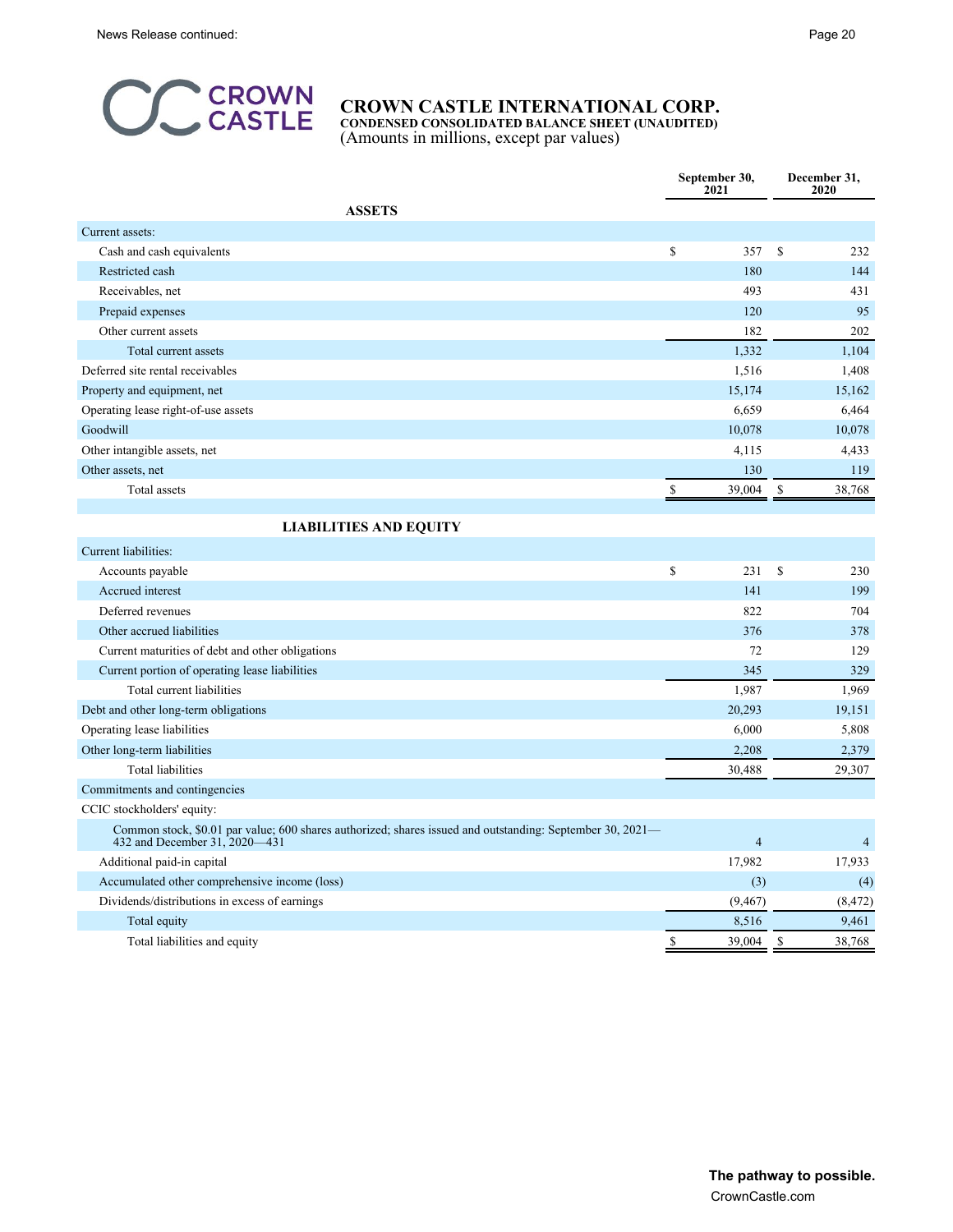

**CONDENSED CONSOLIDATED STATEMENT OF OPERATIONS (UNAUDITED)** (Amounts in millions, except per share amounts)

|                                                                                  | Three Months Ended September 30, |          |                      |              | Nine Months Ended September 30, |              |                |  |
|----------------------------------------------------------------------------------|----------------------------------|----------|----------------------|--------------|---------------------------------|--------------|----------------|--|
|                                                                                  |                                  | 2021     | 2020                 |              | 2021                            |              | 2020           |  |
| Net revenues:                                                                    |                                  |          |                      |              |                                 |              |                |  |
| Site rental                                                                      | \$                               | 1,451    | \$<br>1,339          | \$           | 4,245                           | \$           | 3,968          |  |
| Services and other                                                               |                                  | 167      | 147                  |              | 441                             |              | 379            |  |
| Net revenues                                                                     |                                  | 1,618    | 1,486                |              | 4,686                           |              | 4,347          |  |
| Operating expenses:                                                              |                                  |          |                      |              |                                 |              |                |  |
| Costs of operations: <sup>(a)</sup>                                              |                                  |          |                      |              |                                 |              |                |  |
| Site rental                                                                      |                                  | 397      | 370                  |              | 1,168                           |              | 1,123          |  |
| Services and other                                                               |                                  | 115      | 117                  |              | 301                             |              | 324            |  |
| Selling, general and administrative                                              |                                  | 167      | 154                  |              | 500                             |              | 493            |  |
| Asset write-down charges                                                         |                                  |          | 3                    |              | 9                               |              | 10             |  |
| Acquisition and integration costs                                                |                                  |          | $\overline{2}$       |              | 1                               |              | 9              |  |
| Depreciation, amortization and accretion                                         |                                  | 413      | 406                  |              | 1,229                           |              | 1,207          |  |
| Total operating expenses                                                         |                                  | 1,092    | 1,052                |              | 3,208                           |              | 3,166          |  |
| Operating income (loss)                                                          |                                  | 526      | 434                  |              | 1,478                           |              | 1,181          |  |
| Interest expense and amortization of deferred financing costs                    |                                  | (163)    | (168)                |              | (493)                           |              | (521)          |  |
| Gains (losses) on retirement of long-term obligations                            |                                  | (1)      | (95)                 |              | (145)                           |              | (95)           |  |
| Interest income                                                                  |                                  |          |                      |              | $\mathbf{1}$                    |              | $\overline{c}$ |  |
| Other income (expense)                                                           |                                  | (4)      | (3)                  |              | (16)                            |              | (3)            |  |
| Income (loss) before income taxes                                                |                                  | 358      | 168                  |              | 825                             |              | 564            |  |
| Benefit (provision) for income taxes                                             |                                  | (7)      | (5)                  |              | (20)                            |              | (16)           |  |
| Income (loss) from continuing operations                                         |                                  | 351      | 163                  |              | 805                             |              | 548            |  |
| Discontinued operations:                                                         |                                  |          |                      |              |                                 |              |                |  |
| Net gain (loss) from disposal of discontinued operations, net of tax             |                                  |          |                      |              | (62)                            |              |                |  |
| Income (loss) from discontinued operations, net of tax                           |                                  |          |                      |              | (62)                            |              |                |  |
| Net income (loss)                                                                |                                  | 351      | 163                  |              | 743                             |              | 548            |  |
| Dividends/distributions on preferred stock                                       |                                  |          |                      |              |                                 |              | (57)           |  |
| Net income (loss) attributable to CCIC common stockholders                       | $\mathbb{S}$                     | 351      | <sup>\$</sup><br>163 | $\mathbb{S}$ | 743                             | $\mathbb{S}$ | 491            |  |
|                                                                                  |                                  |          |                      |              |                                 |              |                |  |
| Net income (loss) attributable to CCIC common stockholders, per common<br>share: |                                  |          |                      |              |                                 |              |                |  |
| Income (loss) from continuing operations, basic                                  | \$                               | 0.81     | \$<br>0.38           | \$           | 1.86                            | \$           | 1.17           |  |
| Income (loss) from discontinued operations, basic                                |                                  |          |                      |              | (0.14)                          |              |                |  |
| Net income (loss) attributable to CCIC common stockholders, basic                | $\frac{1}{2}$                    | 0.81     | \$<br>0.38           | \$           | 1.72                            | \$           | 1.17           |  |
| Income (loss) from continuing operations, diluted                                | \$                               | 0.81     | \$<br>0.38           | \$           | 1.85                            | $\mathbb{S}$ | 1.17           |  |
| Income (loss) from discontinued operations, diluted                              |                                  |          |                      |              | (0.14)                          |              |                |  |
| Net income (loss) attributable to CCIC common stockholders, diluted \$           |                                  | $0.81\,$ | $\mathbb{S}$<br>0.38 | $\mathbb{S}$ | $1.71 \quad$ \$                 |              | 1.17           |  |
|                                                                                  |                                  |          |                      |              |                                 |              |                |  |
| Weighted-average common shares outstanding:                                      |                                  |          |                      |              |                                 |              |                |  |
| Basic                                                                            |                                  | 432      | 427                  |              | 432                             |              | 420            |  |
| Diluted                                                                          |                                  | 434      | 429                  |              | 434                             |              | 422            |  |

(a) Exclusive of depreciation, amortization and accretion shown separately.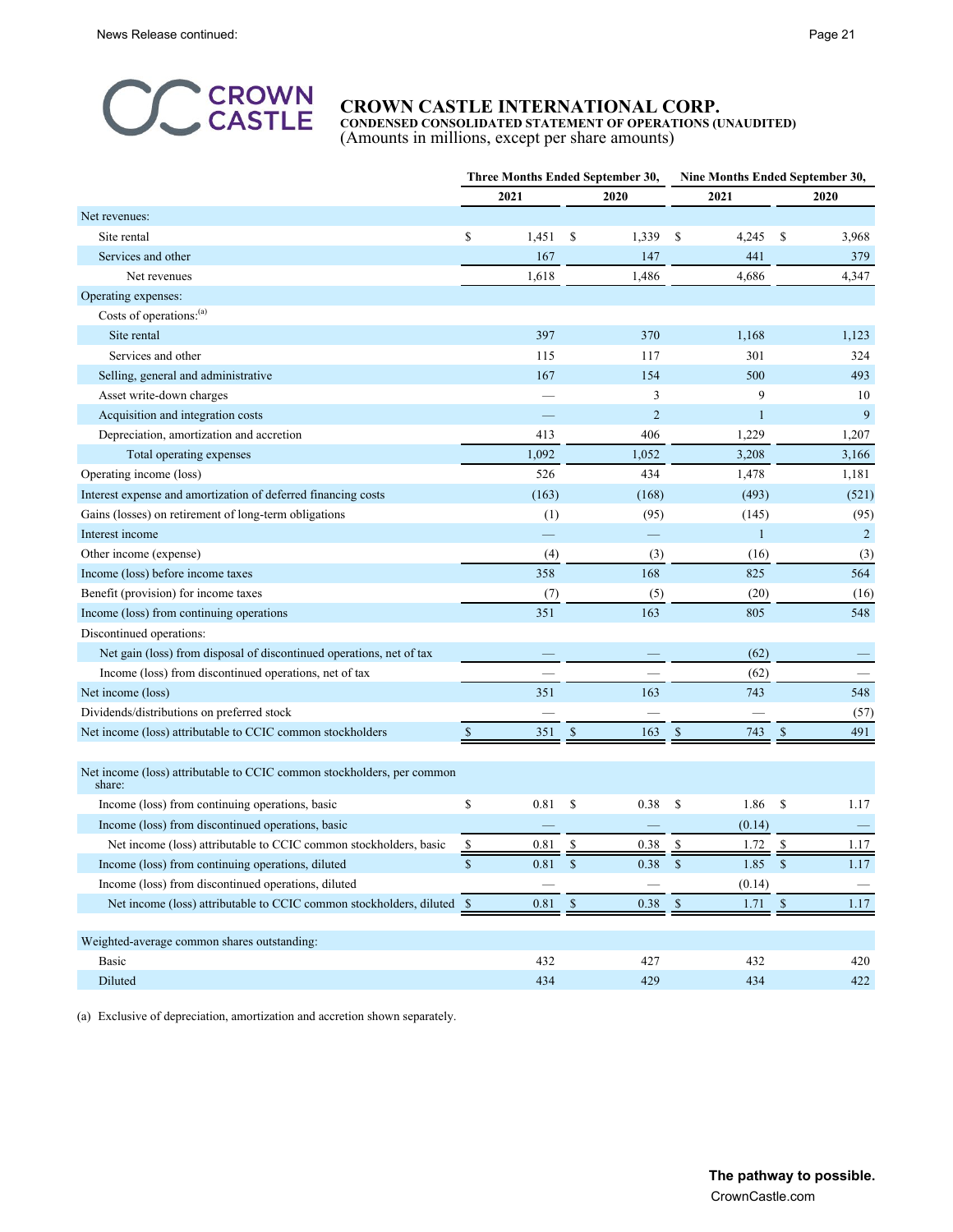

**CONDENSED CONSOLIDATED STATEMENT OF CASH FLOWS (UNAUDITED)** (In millions of dollars)

|                                                                                                                               |                | Nine Months Ended September 30, |
|-------------------------------------------------------------------------------------------------------------------------------|----------------|---------------------------------|
|                                                                                                                               | 2021           | 2020                            |
| Cash flows from operating activities:                                                                                         |                |                                 |
| Income (loss) from continuing operations                                                                                      | S<br>805       | S<br>548                        |
| Adjustments to reconcile Income (loss) from continuing operations to net cash provided by (used for) operating<br>activities: |                |                                 |
| Depreciation, amortization and accretion                                                                                      | 1,229          | 1,207                           |
| (Gains) losses on retirement of long-term obligations                                                                         | 145            | 95                              |
| Amortization of deferred financing costs and other non-cash interest, net                                                     | 9              | $\overline{4}$                  |
| Stock-based compensation expense                                                                                              | 100            | 108                             |
| Asset write-down charges                                                                                                      | 9              | 10                              |
| Deferred income tax (benefit) provision                                                                                       | $\overline{4}$ | $\overline{c}$                  |
| Other non-cash adjustments, net                                                                                               | 18             | 4                               |
| Changes in assets and liabilities, excluding the effects of acquisitions:                                                     |                |                                 |
| Increase (decrease) in liabilities                                                                                            | (100)          | (29)                            |
| Decrease (increase) in assets                                                                                                 | (164)          | 121                             |
| Net cash provided by (used for) operating activities                                                                          | 2,055          | 2,070                           |
| Cash flows from investing activities:                                                                                         |                |                                 |
| Capital expenditures                                                                                                          | (892)          | (1,238)                         |
| Payments for acquisitions, net of cash acquired                                                                               | (27)           | (86)                            |
| Other investing activities, net                                                                                               | 8              | (12)                            |
| Net cash provided by (used for) investing activities                                                                          | (911)          | (1, 336)                        |
| Cash flows from financing activities:                                                                                         |                |                                 |
| Proceeds from issuance of long-term debt                                                                                      | 3,985          | 3,733                           |
| Principal payments on debt and other long-term obligations                                                                    | (1,057)        | (80)                            |
| Purchases and redemptions of long-term debt                                                                                   | (2,089)        | (2, 490)                        |
| Borrowings under revolving credit facility                                                                                    | 580            | 2,140                           |
| Payments under revolving credit facility                                                                                      | (870)          | (2,145)                         |
| Net borrowings (repayments) under commercial paper program                                                                    | 380            | (80)                            |
| Payments for financing costs                                                                                                  | (43)           | (38)                            |
| Purchases of common stock                                                                                                     | (69)           | (75)                            |
| Dividends/distributions paid on common stock                                                                                  | (1,738)        | (1, 531)                        |
| Dividends/distributions paid on preferred stock                                                                               |                | (85)                            |
| Net cash provided by (used for) financing activities                                                                          | (921)          | (651)                           |
| Net increase (decrease) in cash, cash equivalents, and restricted cash - continuing operations                                | 223            | 83                              |
| <b>Discontinued operations:</b>                                                                                               |                |                                 |
| Net cash provided by (used for) operating activities                                                                          | (62)           |                                 |
| Net increase (decrease) in cash, cash equivalents and restricted cash - discontinued operations                               | (62)           |                                 |
| Effect of exchange rate changes on cash                                                                                       |                |                                 |
| Cash, cash equivalents, and restricted cash at beginning of period                                                            | 381            | 338                             |
| Cash, cash equivalents, and restricted cash at end of period                                                                  | 542<br>\$      | 421<br><sup>\$</sup>            |
| Supplemental disclosure of cash flow information:                                                                             |                |                                 |
| Interest paid                                                                                                                 | 542            | 564                             |
| Income taxes paid                                                                                                             | 17             | 13                              |
|                                                                                                                               |                |                                 |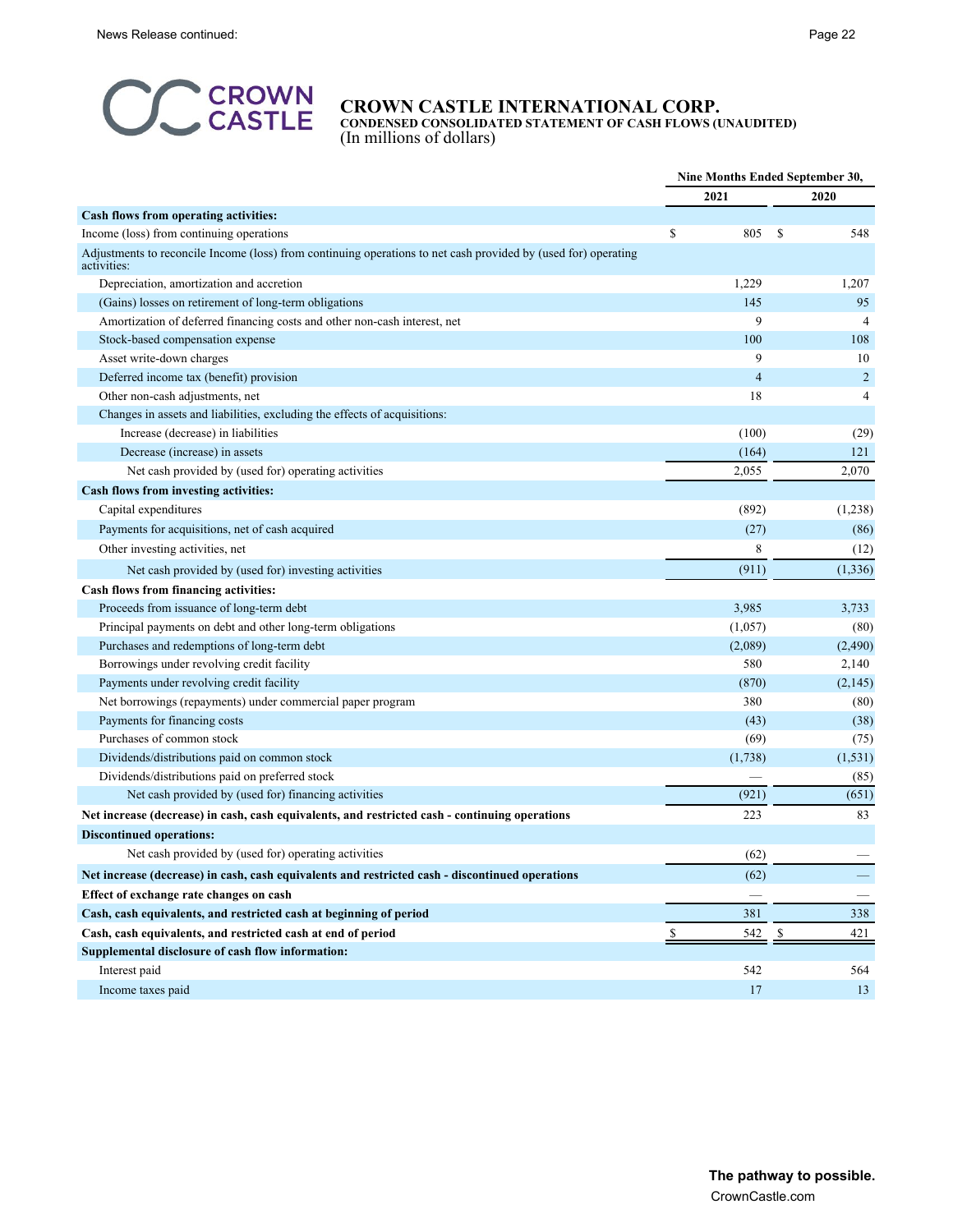

**SEGMENT OPERATING RESULTS (UNAUDITED)** (In millions of dollars)

#### **SEGMENT OPERATING RESULTS**

|                                                                                                 |               | Three Months Ended September 30, 2021 |              |                        |                     | Three Months Ended September 30, 2020 |                   |                              |  |  |
|-------------------------------------------------------------------------------------------------|---------------|---------------------------------------|--------------|------------------------|---------------------|---------------------------------------|-------------------|------------------------------|--|--|
|                                                                                                 | <b>Towers</b> | <b>Fiber</b>                          | Other        | Consolidated<br>Total  | <b>Towers</b>       | <b>Fiber</b>                          | Other             | Consolidated<br><b>Total</b> |  |  |
| Segment site rental revenues                                                                    | 972           | 479<br>$\mathbf{s}$                   |              | 1,451<br><sup>\$</sup> | 877<br><sup>S</sup> | 462<br>-S                             |                   | 1,339                        |  |  |
| Segment services and other revenues                                                             | 162           | 5                                     |              | 167                    | 142                 |                                       |                   | 147                          |  |  |
| Segment revenues                                                                                | 1,134         | 484                                   |              | 1,618                  | 1,019               | 467                                   |                   | 1,486                        |  |  |
| Segment site rental costs of operations                                                         | 227           | 163                                   |              | 390                    | 216                 | 145                                   |                   | 361                          |  |  |
| Segment services and other costs of operations                                                  | 108           | $\overline{4}$                        |              | 112                    | 111                 |                                       |                   | 115                          |  |  |
| Segment costs of operations $(a)(b)$                                                            | 335           | 167                                   |              | 502                    | 327                 | 149                                   |                   | 476                          |  |  |
| Segment site rental gross margin $(c)$                                                          | 745           | 316                                   |              | 1,061                  | 661                 | 317                                   |                   | 978                          |  |  |
| Segment services and other gross margin <sup>(c)</sup>                                          | 54            |                                       |              | 55                     | 31                  |                                       |                   | 32                           |  |  |
| Segment selling, general and administrative expenses <sup>(b)</sup>                             | 27            | 44                                    |              | 71                     | 22                  | 42                                    |                   | 64                           |  |  |
| Segment operating profit <sup>(c)</sup>                                                         | 772           | 273                                   |              | 1,045                  | 670                 | 276                                   |                   | 946                          |  |  |
| Other selling, general and administrative expenses <sup>(b)</sup>                               |               |                                       | 69<br>\$.    | 69                     |                     |                                       | 63<br>$\mathbf S$ | 63                           |  |  |
| Stock-based compensation expense                                                                |               |                                       | 33           | 33                     |                     |                                       | 33                | 33                           |  |  |
| Depreciation, amortization and accretion                                                        |               |                                       | 413          | 413                    |                     |                                       | 406               | 406                          |  |  |
| Interest expense and amortization of deferred financing costs                                   |               |                                       | 163          | 163                    |                     |                                       | 168               | 168                          |  |  |
| Other (income) expenses to reconcile to income (loss) before<br>income taxes $\overset{(d)}{ }$ |               |                                       | $\mathbf{Q}$ |                        |                     |                                       | 108               | 108                          |  |  |
| Income (loss) before income taxes                                                               |               |                                       |              | 358                    |                     |                                       |                   | 168                          |  |  |

#### **FIBER SEGMENT SITE RENTAL REVENUES SUMMARY**

|                      |                        | Three Months Ended September 30, |  |                    |  |              |     |                        |  |                    |  |       |
|----------------------|------------------------|----------------------------------|--|--------------------|--|--------------|-----|------------------------|--|--------------------|--|-------|
|                      |                        |                                  |  | 2021               |  |              |     |                        |  | 2020               |  |       |
|                      | <b>Fiber Solutions</b> |                                  |  | <b>Small Cells</b> |  | <b>Total</b> |     | <b>Fiber Solutions</b> |  | <b>Small Cells</b> |  | Total |
| Site rental revenues |                        | 327                              |  | 152                |  |              | 479 | 323                    |  | 139                |  | 462   |

(a) Exclusive of depreciation, amortization and accretion shown separately.

(b) Segment cost of operations excludes (1) stock-based compensation expense of \$6 million in each of the three months ended September 30, 2021 and 2020 (2) prepaid lease purchase price adjustments of \$4 million and \$5 million for the three months ended September 30, 2021 and 2020, respectively. Selling, general and administrative expenses exclude stock-based compensation expense of \$27 million in each of the three months ended September 30, 2021 and 2020.

(c) See "Non-GAAP Financial Measures, Segment Measures and Other Calculations" for a discussion of our definitions of segment site rental gross margin, segment services and other gross margin and segment operating profit.

(d) See condensed consolidated statement of operations for further information.